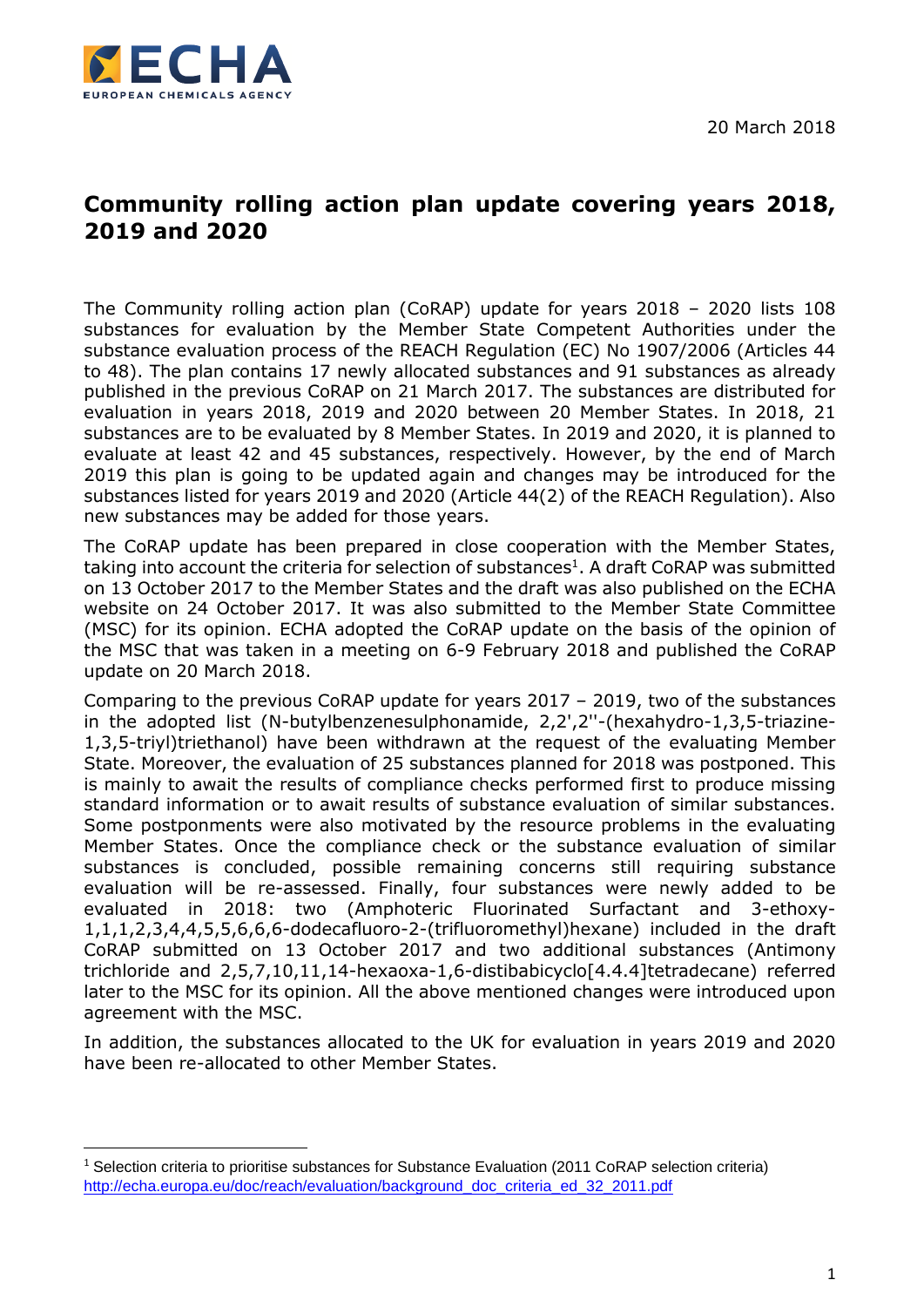

### **Initial grounds for concern**

The plan contains substances for which there is a suspicion that their manufacture and/or use could pose risks to human health or the environment. Substance evaluation under REACH aims at clarifying such potential risks.

In the CoRAP update the grounds for the initial concern that triggered the selection of substances for evaluation are briefly described. The concerns per substance are explained in more detail in the related justification documents available in the dynamic CoRAP table published on ECHA website. In many cases the initial concerns are related to PBT<sup>2</sup>-properties, suspected endocrine disruption, or carcinogenic, mutagenic and/or reprotoxic properties in combination with wide dispersive use or consumer uses. In general, the uses of these substances cover various areas and are not focussed on any particular industrial, professional or consumer uses. The indication of the initial grounds for concern does not limit the evaluation made by the Member States, since the Member States may also focus their assessment into other concern areas they find relevant during the evaluation.

#### **Interaction with Registrants**

In the CoRAP update the contact information of the Member State Competent Authority is provided for each substance to facilitate interaction of the registrants with the evaluating Member State. ECHA encourages the Member States and registrants to have dialogues in order to clarify any concerns related to the substances<sup>3</sup>. This applies to all substances on the CoRAP but is particularly important for the substances to be evaluated in 2018.

#### **Evaluation process**

The designated Member States have 12 months to evaluate substances specified for 2018 starting from the date of publication (20 March 2018) of this CoRAP update.

Where necessary, Member States will prepare a draft decision for requesting relevant further information to clarify the suspected risks. The decision will be taken following the decision making procedure described in Article 50 to 52 of the REACH Regulation. Any draft decision for the substances listed in 2018 need to be submitted to ECHA by 20 March 2019. ECHA will forward any draft decision to the registrants for comments without undue delay. Draft decisions will also be reviewed by the other Member States and ECHA. If proposals for amendment are made, the MSC is also involved in decisionmaking before the decision becomes effective. In cases of unanimous agreement in MSC ECHA will take the final decision; otherwise the decision will be taken by the European Commission.

If the available information is sufficient to clarify the suspected risks, the evaluating Member State will prepare a conclusion document that will be published on ECHA website.

 $\overline{\phantom{a}}$ 

<sup>2</sup> PBT: Persistent, Bioaccumulative and Toxic

<sup>&</sup>lt;sup>3</sup> [http://echa.europa.eu/documents/10162/13628/interaction\\_ms\\_reg\\_sev\\_en.pdf](http://echa.europa.eu/documents/10162/13628/interaction_ms_reg_sev_en.pdf)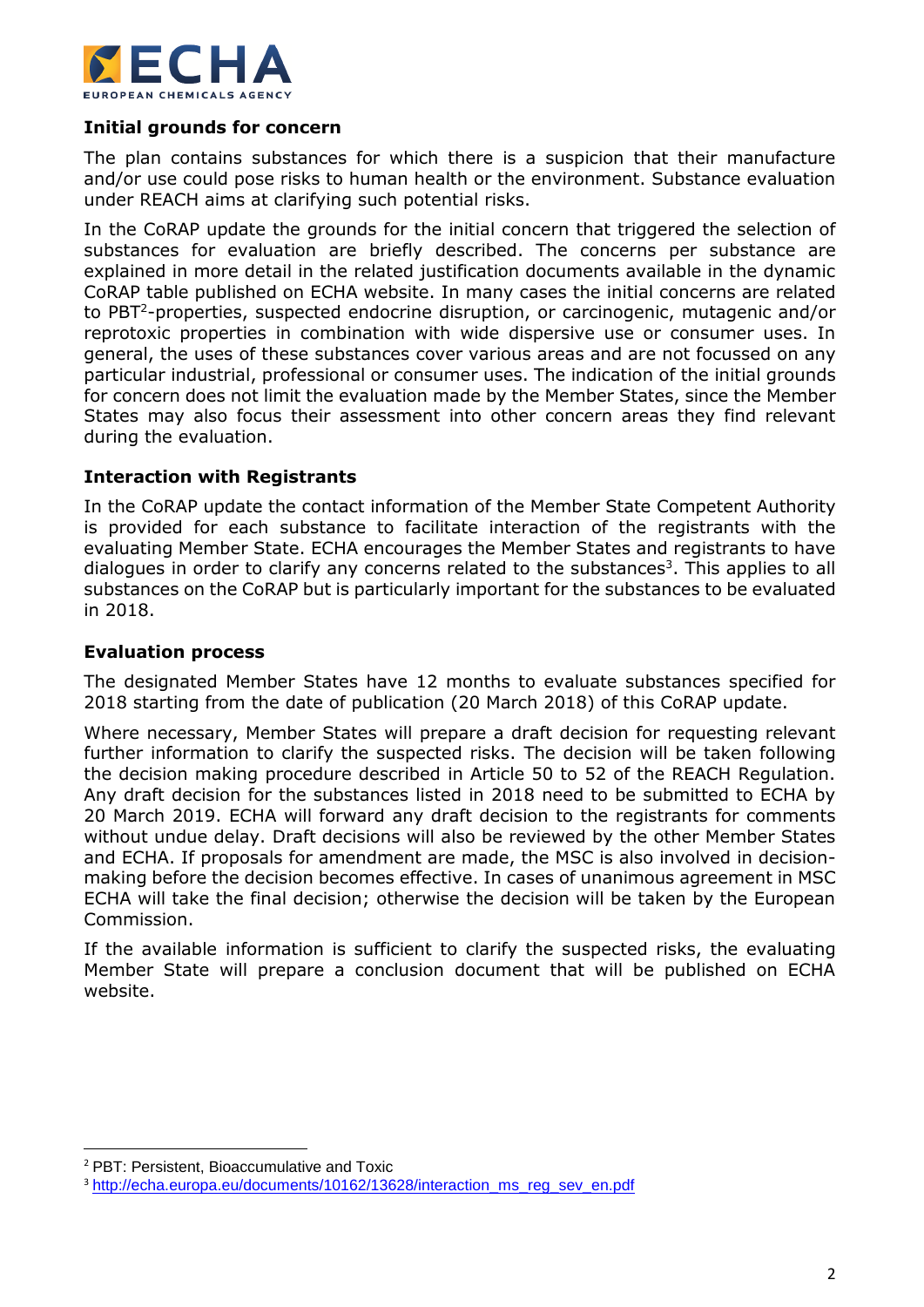

## 20 March 2018

## **Community rolling action plan (CoRAP) update covering years 2018, 2019 and 2020**

This document contains the Community rolling action plan (CoRAP) update, a list of 108 substances that are scheduled to be evaluated in years 2018-2020. Furthermore, it contains the names of the evaluating Member States with contact details and the indication of the initial grounds for concern.

- The substance public name is used. In most of the cases it is the name disseminated on the ECHA website.
- When the EC Number is not available, the number assigned to substances by ECHA after the inquiry process is used.
- When the substances are included in the CoRAP, they have not yet been evaluated and thus the initial grounds for concern are indicative and not exhaustive or conclusive.

#### Legend:

- Suspected PBT/vPvB: potentially persistent, bioaccumulative and toxic/very persistent and very bioaccumulative.
- CMR: generic term for known carcinogenic and/or mutagenic and/or reprotoxic properties (according to CLP harmonised or registrant self-classification or CLP Inventory). The substance related justification document describes whether the concern is on C, M, R or a combination of those.
- Suspected CMR: generic term for suspected carcinogenic and/or mutagenic and/or reprotoxic properties (not classified according to CLP harmonised or registrant self-classification). The substance related justification document describes whether the concern is on (suspected) C, M, R or a combination of those.
- Sensitiser: generic term for known sensitising properties (according to CLP harmonised or registrant self-classification or CLP Inventory). The substance related justification document describes further the identified concerns.
- Suspected sensitiser: generic term for suspected sensitising properties (not classified according to CLP harmonised or registrant self-classification). The substance related justification document describes further the identified concerns.
- RCR: Risk Characterisation Ratio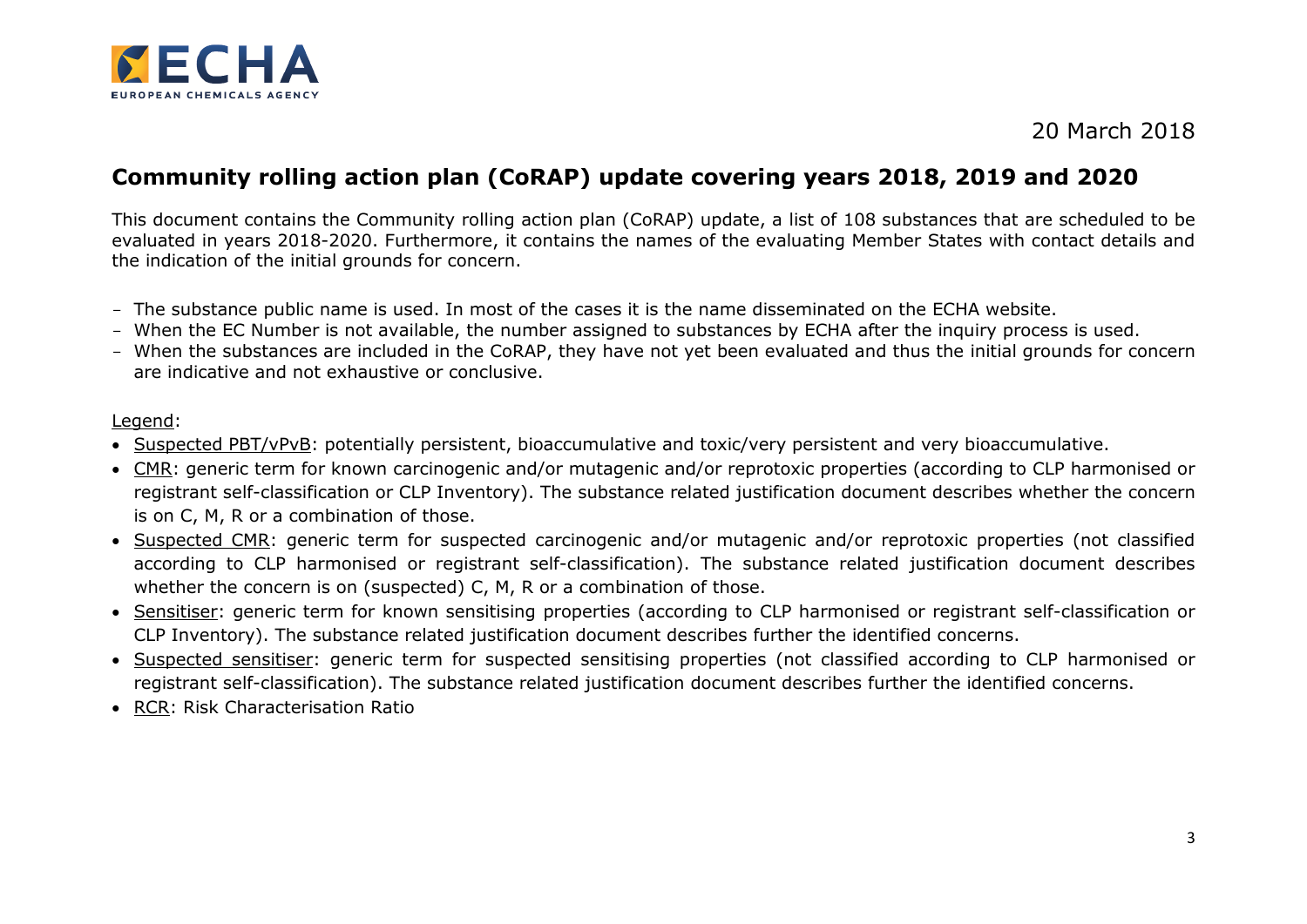

| Year | <b>Member</b><br><b>State</b> | <b>EC</b><br><b>Number</b> | <b>CAS</b><br><b>Number</b> | <b>Substance</b><br><b>Public Name</b>                          | <b>Initial grounds of concern</b>                                                                                                                                             | <b>Source</b>          | <b>Member State contact details</b>                                                                                                                                                                                                             |
|------|-------------------------------|----------------------------|-----------------------------|-----------------------------------------------------------------|-------------------------------------------------------------------------------------------------------------------------------------------------------------------------------|------------------------|-------------------------------------------------------------------------------------------------------------------------------------------------------------------------------------------------------------------------------------------------|
| 2018 | Belgium                       | 215-925-7                  | 1453-58-3                   | 3-Methylpyrazole                                                | suspected R,<br>potential endocrine disruptor,<br>wide dispersive use,<br>exposure of environment                                                                             | already<br>in<br>CoRAP | Federal Public Service Health,<br>Food Chain Safety and<br>Environment;<br>e-mail: evaluation.reach(at)<br>health.fgov.be                                                                                                                       |
| 2018 | Belgium                       | confidential               | confidential                | disseminated as:<br>Amphoteric<br><b>Fluorinated Surfactant</b> | suspected PBT/vPvB,<br>wide dispersive use,<br>exposure to environment                                                                                                        | new<br>entry           | Federal Public Service Health,<br>Food Chain Safety and<br>Environment;<br>e-mail: evaluation.reach(at)<br>health.fgov.be                                                                                                                       |
| 2018 | Czech<br>Republic             | 223-775-9<br>$(**)$        | 4067-16-7                   | 3,6,9,12-tetraazatetradeca<br>methylenediamine (PEHA)           | sensitiser,<br>wide dispersive use,<br>consumer use,<br>high RCR,<br>high (aggregated) tonnage                                                                                | already<br>in<br>CoRAP | Ministry of Environment of the<br>Czech Republic,<br>Vršovická 65, 100 00 Praha 10,<br>e-mails: karel.blaha(at)mzp.cz;<br>jarmila.sladkova(at)mzp.cz                                                                                            |
| 2018 | France                        | 214-263-6                  | 1118-46-3                   | N-butyltin trichloride                                          | suspected M,<br>suspected R,<br>suspected PBT/vPvB,<br>wide dispersive use,<br>exposure of environment,<br>consumer use,<br>exposure of workers,<br>high (aggregated) tonnage | already<br>in<br>CoRAP | French Agency for Food,<br>Environmental and<br>Occupational Health &<br>Safety (Anses), Chemicals<br>Assessment Unit,<br>14, rue Pierre et Marie Curie<br>94700 MaisonsAlfort<br>Cedex;<br>e-mail: reach(at)anses.fr;<br>phone: (+)33149771350 |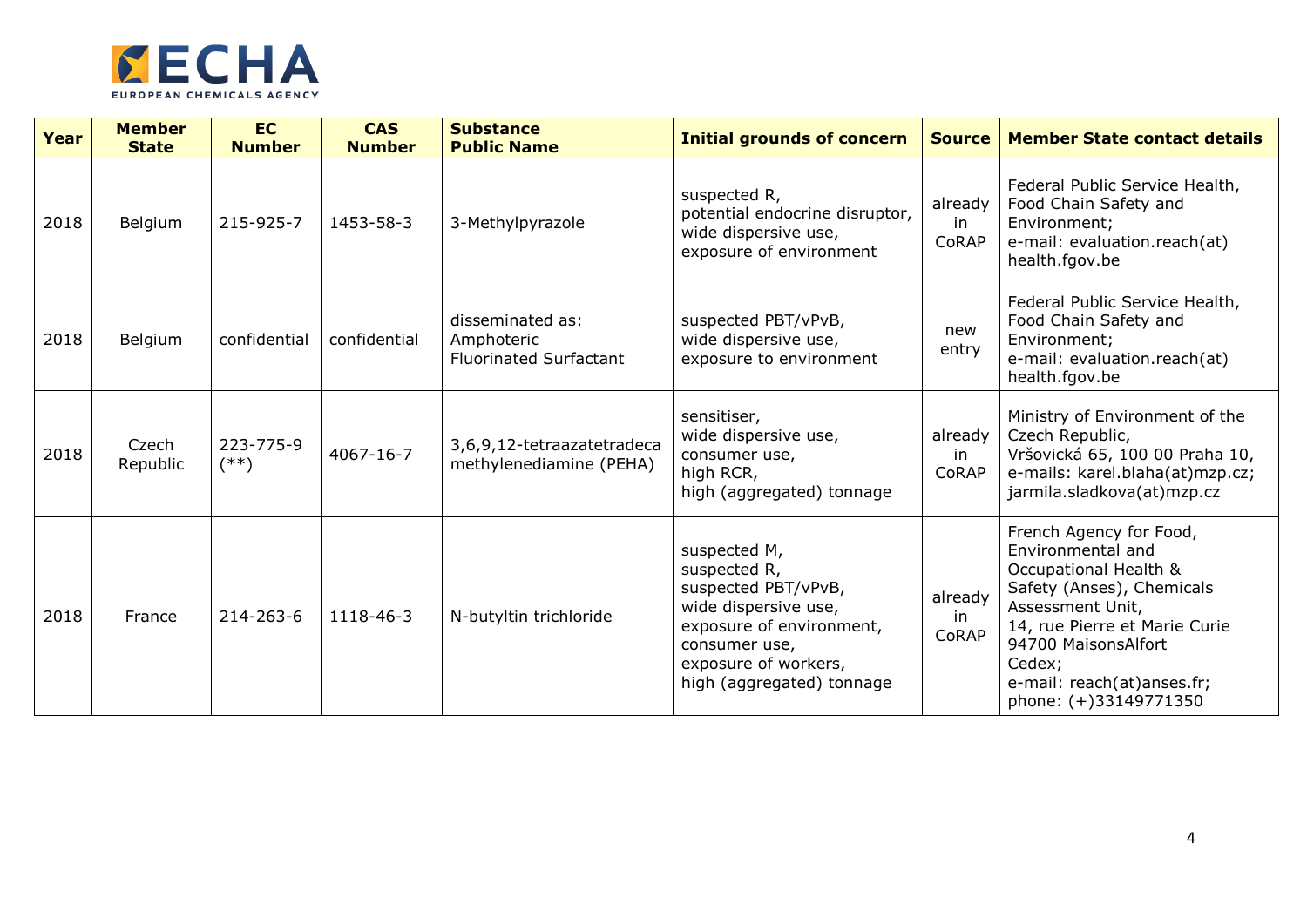

| Year | <b>Member</b><br><b>State</b> | <b>EC</b><br><b>Number</b> | <b>CAS</b><br><b>Number</b> | <b>Substance</b><br><b>Public Name</b> | <b>Initial grounds of concern</b>                                                                                         | <b>Source</b>           | <b>Member State contact details</b>                                                                                                                                                                                                             |
|------|-------------------------------|----------------------------|-----------------------------|----------------------------------------|---------------------------------------------------------------------------------------------------------------------------|-------------------------|-------------------------------------------------------------------------------------------------------------------------------------------------------------------------------------------------------------------------------------------------|
| 2018 | France                        | 236-675-5                  | 13463-67-7                  | Titanium dioxide                       | $C_{I}$<br>suspected M,<br>other hazard                                                                                   | already<br>in<br>CoRAP  | French Agency for Food,<br>Environmental and<br>Occupational Health &<br>Safety (Anses), Chemicals<br>Assessment Unit,<br>14, rue Pierre et Marie Curie<br>94700 MaisonsAlfort<br>Cedex; e-mail:<br>reach(at)anses.fr;<br>phone: (+)33149771350 |
| 2018 | Germany                       | 215-175-0<br>(G1)          | 1309-64-4                   | Diantimony trioxide                    | $C_{I}$<br>wide dispersive use,<br>exposure of workers,<br>high RCR,<br>high (aggregated) tonnage,<br>other exposure      | already<br>in.<br>CoRAP | Federal Institute for<br>Occupational Safety and<br>Health; Division 5 "Federal<br>Office for Chemicals,<br>Authorisation of Biocides";<br>Friedrich-Henkel-Weg 1-25;<br>44149 Dortmund;<br>e-mail: chemg(at)baua.bund.de                       |
| 2018 | Germany                       | 215-713-4<br>(G1)          | 1345-04-6                   | Antimony sulphide                      | suspected C,<br>wide dispersive use,<br>exposure of workers,<br>high RCR,<br>other exposure                               | already<br>in<br>CoRAP  | Federal Institute for<br>Occupational Safety and<br>Health; Division 5 "Federal<br>Office for Chemicals,<br>Authorisation of Biocides";<br>Friedrich-Henkel-Weg 1-25;<br>44149 Dortmund;<br>e-mail: chemg(at)baua.bund.de                       |
| 2018 | Germany                       | 231-146-5<br>(G1)          | 7440-36-0                   | Antimony                               | suspected C,<br>wide dispersive use,<br>exposure of workers,<br>high RCR,<br>high (aggregated) tonnage,<br>other exposure | already<br>in<br>CoRAP  | Federal Institute for<br>Occupational Safety and<br>Health; Division 5 "Federal<br>Office for Chemicals,<br>Authorisation of Biocides";<br>Friedrich-Henkel-Weg 1-25;<br>44149 Dortmund;<br>e-mail: chemg(at)baua.bund.de                       |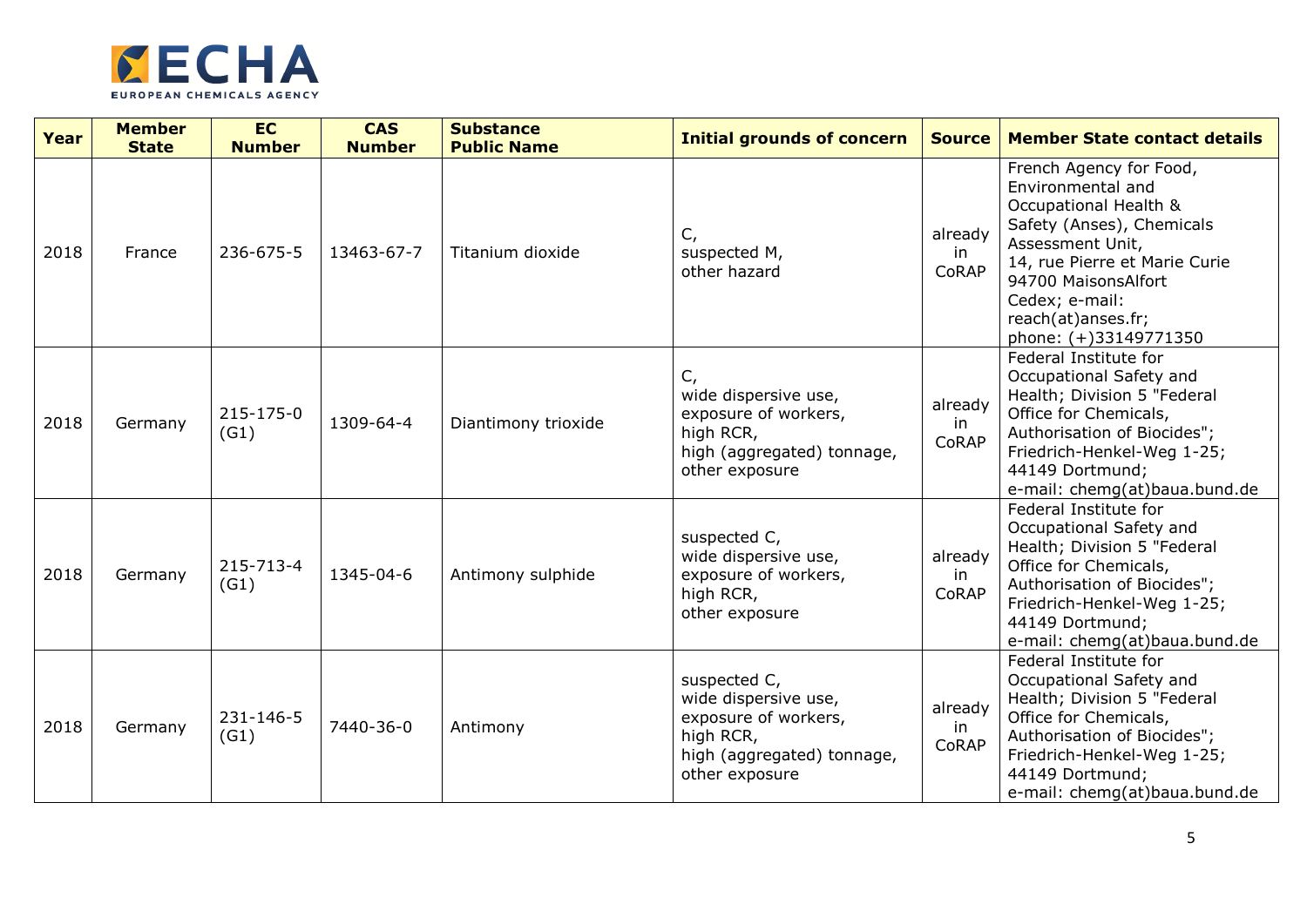

| Year | <b>Member</b><br><b>State</b> | <b>EC</b><br><b>Number</b> | <b>CAS</b><br><b>Number</b> | <b>Substance</b><br><b>Public Name</b>                                      | <b>Initial grounds of concern</b>                                    | <b>Source</b>          | <b>Member State contact details</b>                                                                                                                                                                                       |
|------|-------------------------------|----------------------------|-----------------------------|-----------------------------------------------------------------------------|----------------------------------------------------------------------|------------------------|---------------------------------------------------------------------------------------------------------------------------------------------------------------------------------------------------------------------------|
| 2018 | Germany                       | 233-047-2<br>(G1)          | 10025-91-9                  | Antimony trichloride                                                        | suspected C,<br>suspected R                                          | new<br>entry           | Federal Institute for<br>Occupational Safety and<br>Health; Division 5 "Federal<br>Office for Chemicals,<br>Authorisation of Biocides";<br>Friedrich-Henkel-Weg 1-25;<br>44149 Dortmund;<br>e-mail: chemg(at)baua.bund.de |
| 2018 | Germany                       | 249-820-2<br>(G1)          | 29736-75-2                  | 2,5,7,10,11,14-hexaoxa-<br>1,6-distibabicyclo[4.4.4]<br>tetradecane         | suspected C,<br>suspected R,<br>other hazard,<br>exposure of workers | new<br>entry           | Federal Institute for<br>Occupational Safety and<br>Health; Division 5 "Federal<br>Office for Chemicals,<br>Authorisation of Biocides";<br>Friedrich-Henkel-Weg 1-25;<br>44149 Dortmund;<br>e-mail: chemg(at)baua.bund.de |
| 2018 | Germany                       | 258-904-8<br>(G2)          | 53988-10-6                  | $1, 3$ -dihydro-4(or 5)-<br>methyl-2H-benzimidazole-<br>2-thione            | potential endocrine disruptor,<br>exposure of environment            | already<br>in<br>CoRAP | Federal Institute for<br>Occupational Safety and<br>Health; Division 5 "Federal<br>Office for Chemicals,<br>Authorisation of Biocides";<br>Friedrich-Henkel-Weg 1-25;<br>44149 Dortmund;<br>e-mail: chemg(at)baua.bund.de |
| 2018 | Germany                       | 262-872-0<br>(G2)          | 61617-00-3                  | $1, 3$ -dihydro-4(or 5)-<br>methyl-2H-benzimidazole-<br>2-thione, zinc salt | potential endocrine disruptor,<br>exposure of environment            | already<br>in<br>CoRAP | Federal Institute for<br>Occupational Safety and<br>Health; Division 5 "Federal<br>Office for Chemicals,<br>Authorisation of Biocides";<br>Friedrich-Henkel-Weg 1-25;<br>44149 Dortmund;<br>e-mail: chemg(at)baua.bund.de |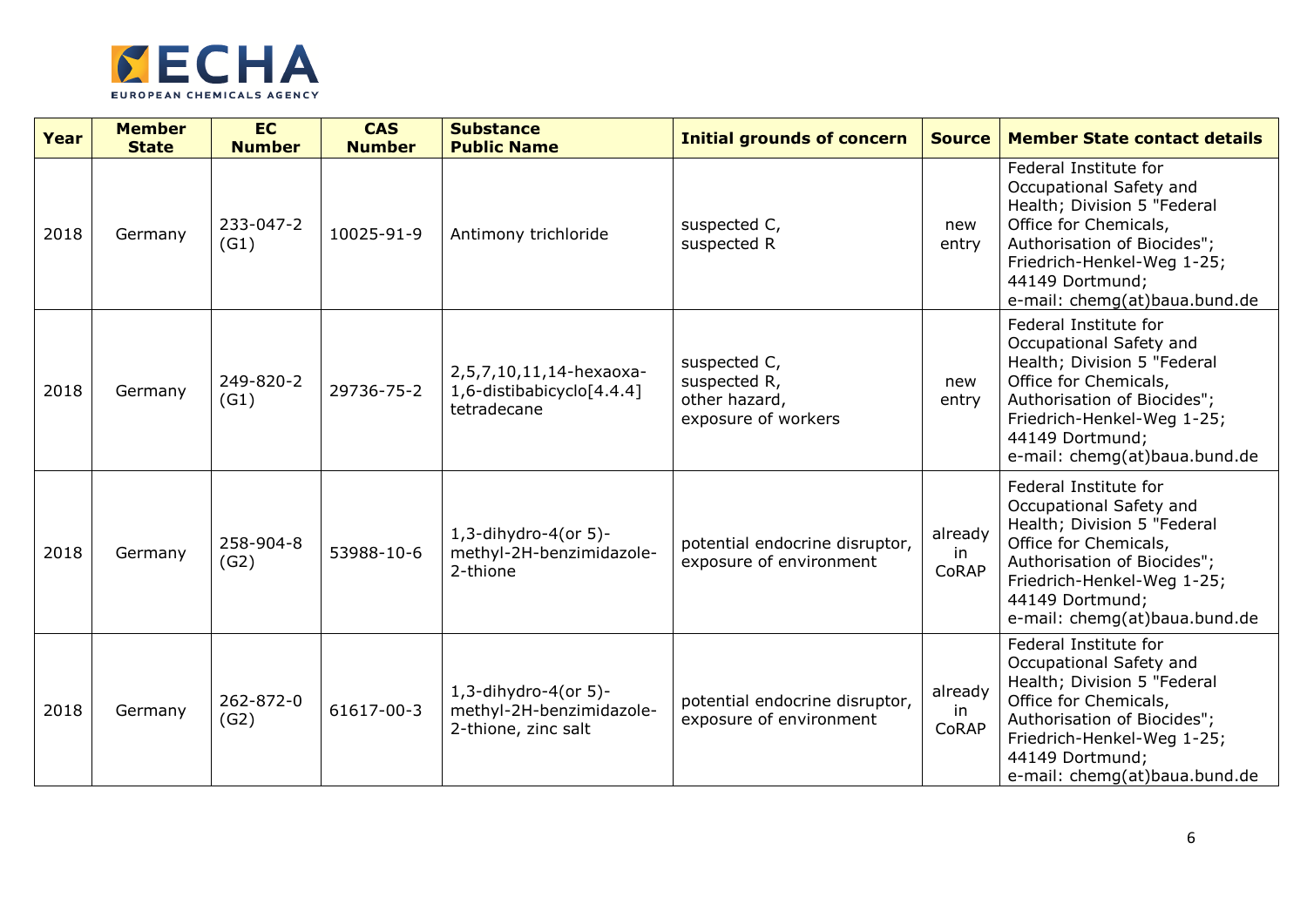

| Year | <b>Member</b><br><b>State</b> | <b>EC</b><br><b>Number</b> | <b>CAS</b><br><b>Number</b> | <b>Substance</b><br><b>Public Name</b>                             | <b>Initial grounds of concern</b>                                                                                           | <b>Source</b>           | <b>Member State contact details</b>                                                                                                                                                                                       |
|------|-------------------------------|----------------------------|-----------------------------|--------------------------------------------------------------------|-----------------------------------------------------------------------------------------------------------------------------|-------------------------|---------------------------------------------------------------------------------------------------------------------------------------------------------------------------------------------------------------------------|
| 2018 | Germany                       | 266-733-5                  | 67584-55-8                  | 2-[methyl[(nonafluoro<br>butyl) sulphonyl]amino]<br>ethyl acrylate | suspected PBT/vPvB,<br>other hazard,<br>wide dispersive use,<br>exposure of environment                                     | already<br>in<br>CoRAP  | Federal Institute for<br>Occupational Safety and<br>Health; Division 5 "Federal<br>Office for Chemicals,<br>Authorisation of Biocides";<br>Friedrich-Henkel-Weg 1-25;<br>44149 Dortmund;<br>e-mail: chemg(at)baua.bund.de |
| 2018 | Germany                       | 310-154-3                  | 121158-58-5                 | Phenol, dodecyl-, branched                                         | potential endocrine disruptor                                                                                               | already<br>in<br>CoRAP  | Federal Institute for<br>Occupational Safety and<br>Health; Division 5 "Federal<br>Office for Chemicals,<br>Authorisation of Biocides";<br>Friedrich-Henkel-Weg 1-25;<br>44149 Dortmund;<br>e-mail: chemg(at)baua.bund.de |
| 2018 | Germany                       | 700-183-3                  | 52299-25-9                  | bis(nonafluorobutyl)<br>phosphinic acid                            | suspected PBT/vPvB,<br>other hazard,<br>exposure of environment                                                             | already<br>-in<br>CoRAP | Federal Institute for<br>Occupational Safety and<br>Health; Division 5 "Federal<br>Office for Chemicals,<br>Authorisation of Biocides";<br>Friedrich-Henkel-Weg 1-25;<br>44149 Dortmund;<br>e-mail: chemg(at)baua.bund.de |
| 2018 | Latvia                        | 202-510-0                  | $96 - 49 - 1$               | Ethylene carbonate                                                 | suspected R,<br>other hazard,<br>wide dispersive use,<br>consumer use,<br>exposure of workers,<br>high (aggregated) tonnage | already<br>in<br>CoRAP  | Latvian Environment, Geology<br>and Meteorology Centre,<br>Maskavas street 165, Riga, LV-<br>1019<br>e-mail: evaluation(at)lvgmc.lv                                                                                       |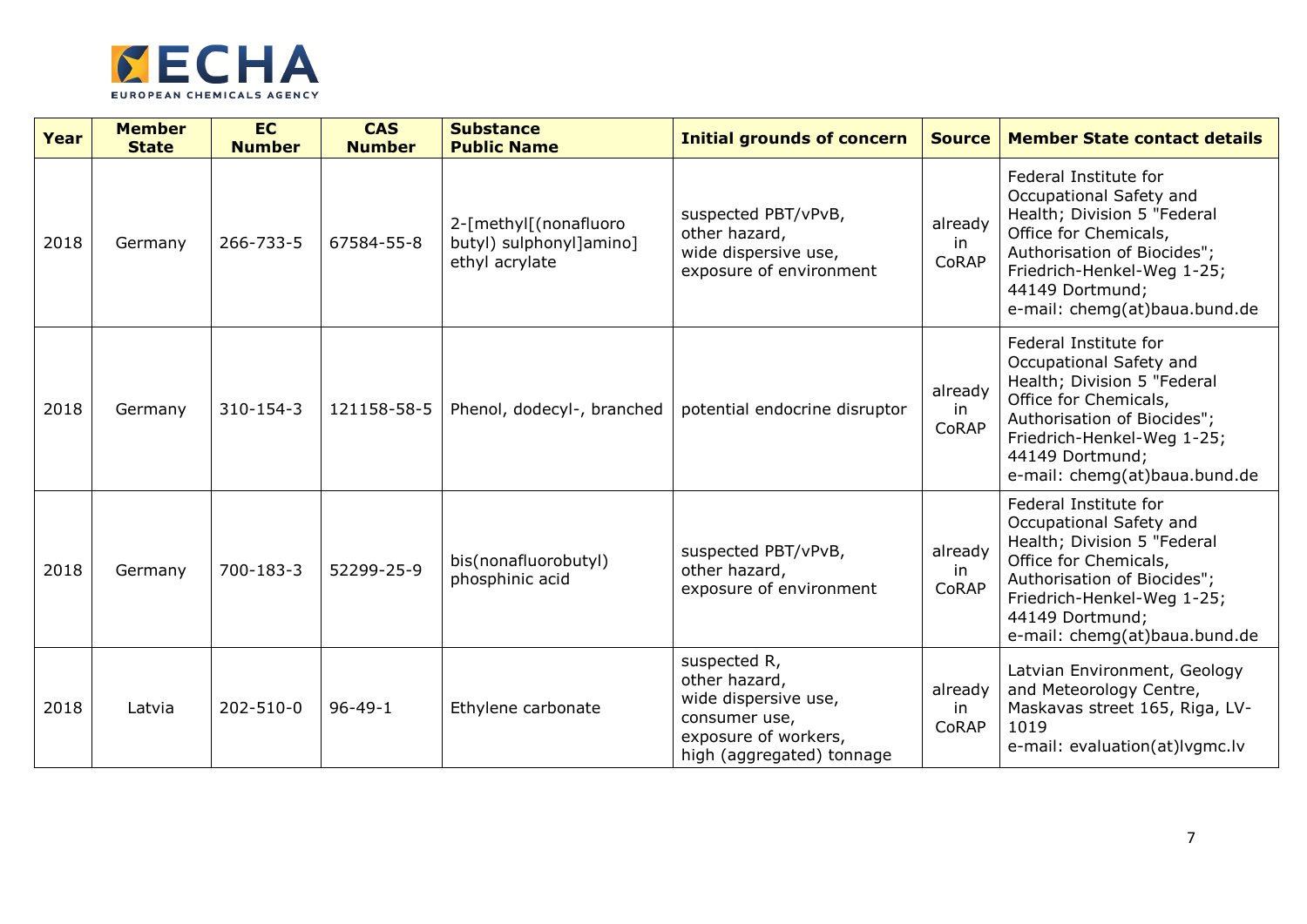

| Year | <b>Member</b><br><b>State</b> | <b>EC</b><br><b>Number</b> | <b>CAS</b><br><b>Number</b> | <b>Substance</b><br><b>Public Name</b>                                                          | <b>Initial grounds of concern</b>                                                                                                                                                        | <b>Source</b>          | <b>Member State contact details</b>                                                                                                                                                                       |
|------|-------------------------------|----------------------------|-----------------------------|-------------------------------------------------------------------------------------------------|------------------------------------------------------------------------------------------------------------------------------------------------------------------------------------------|------------------------|-----------------------------------------------------------------------------------------------------------------------------------------------------------------------------------------------------------|
| 2018 | Latvia                        | 203-475-4                  | $107 - 25 - 5$              | Methyl vinyl ether                                                                              | suspected R,<br>consumer use,<br>exposure of workers,<br>exposure of sensitive<br>populations,<br>other exposure                                                                         | already<br>in<br>CoRAP | Latvian Environment, Geology<br>and Meteorology Centre,<br>Maskavas street 165, Riga, LV-<br>1019<br>e-mail: evaluation(at)lvgmc.lv                                                                       |
| 2018 | Latvia                        | 203-584-7                  | $108 - 45 - 2$              | m-phenylenediamine                                                                              | suspected R,<br>sensitiser,<br>exposure of workers,<br>high (aggregated) tonnage                                                                                                         | already<br>in<br>CoRAP | Latvian Environment, Geology<br>and Meteorology Centre,<br>Maskavas street 165, Riga, LV-<br>1019<br>e-mail: evaluation(at)lvgmc.lv                                                                       |
| 2018 | Poland                        | 202-653-9                  | $98 - 29 - 3$               | 4-tert-butylpyrocatechol                                                                        | suspected M,<br>sensitiser,<br>potential endocrine disruptor,<br>suspected PBT/vPvB,<br>exposure of environment,<br>exposure of workers                                                  | already<br>in<br>CoRAP | Bureau for Chemical Substances;<br>e-mail:<br>evaluation(at)chemikalia.gov.pl                                                                                                                             |
| 2018 | Spain                         | 435-790-1                  | 297730-93-9                 | 3-ethoxy-<br>1, 1, 1, 2, 3, 4, 4, 5, 5, 6, 6, 6-<br>dodecafluoro-2-<br>(trifluoromethyl) hexane | suspected PBT/vPvB,<br>wide dispersive use,<br>exposure of environment                                                                                                                   | new<br>entry           | Ministry of Agriculture, Fisheries,<br>Food and Environment;<br>Óscar González Sánchez<br>phone: +34 91/ 5975650<br>e-mail: ogonzalez(at)mapama.es                                                        |
| 2018 | Sweden                        | 201-159-0                  | $78-93-3$                   | Butanone                                                                                        | suspected R,<br>potential endocrine<br>disruptor,<br>wide dispersive use,<br>consumer use,<br>exposure of environment,<br>exposure of workers,<br>high RCR,<br>high (aggregated) tonnage | already<br>in<br>CoRAP | Swedish Chemicals Agency;<br>Esplanaden 3a, P.O Box 2,<br>SE-172 13 Sundbyberg,<br>Sweden;<br>Ifthekhar.AliMohammed(at)<br>kemi.se<br>$(+46851941375)$ ,<br>Lars.Andersson(at)kemi.se<br>$(+46851941128)$ |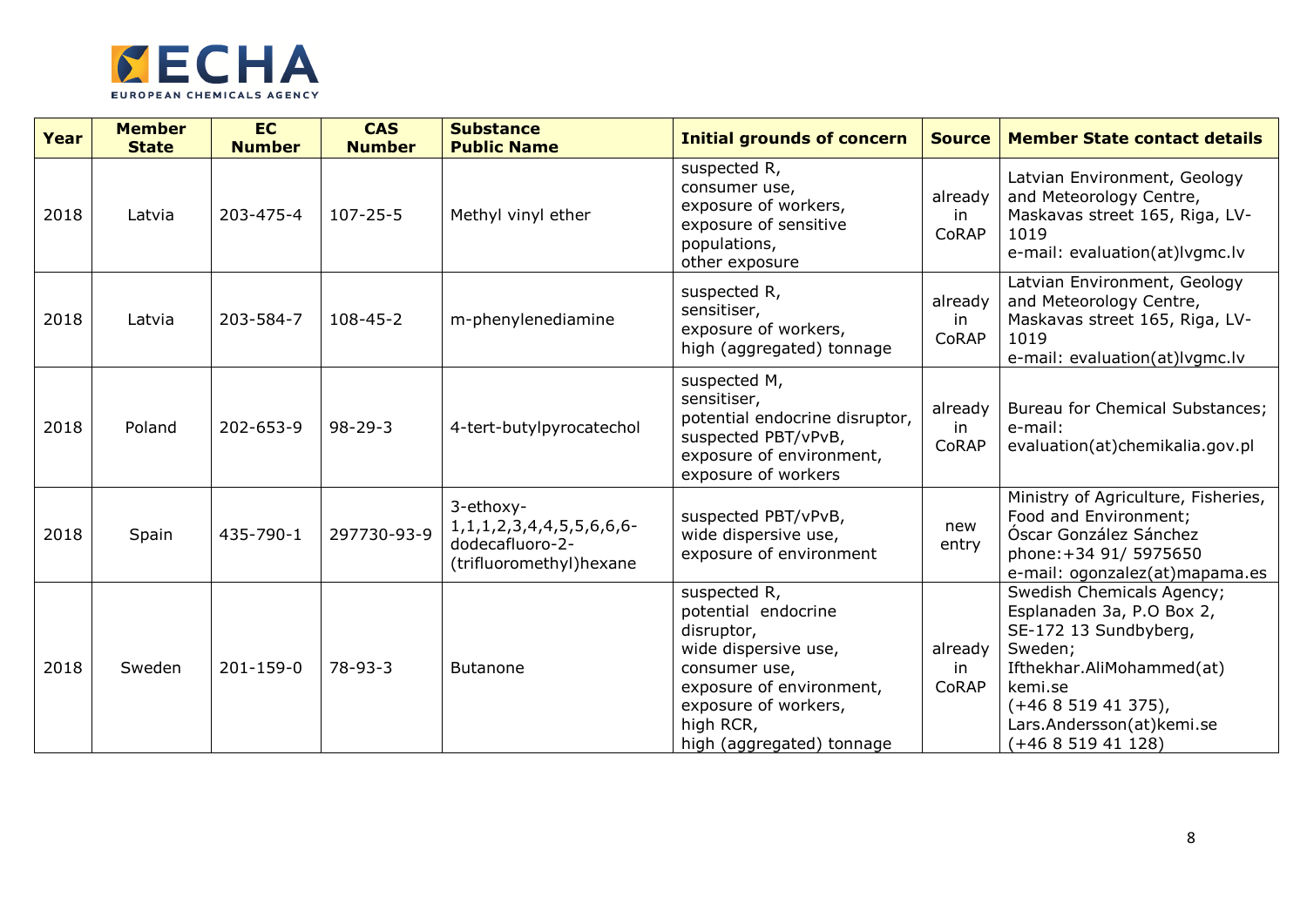

| Year | <b>Member</b><br><b>State</b> | <b>EC</b><br><b>Number</b> | <b>CAS</b><br><b>Number</b> | <b>Substance</b><br><b>Public Name</b>                              | <b>Initial grounds of concern</b>                                                                                                | <b>Source</b>          | <b>Member State contact details</b>                                                                                                                                                                                                                                                                                                                        |
|------|-------------------------------|----------------------------|-----------------------------|---------------------------------------------------------------------|----------------------------------------------------------------------------------------------------------------------------------|------------------------|------------------------------------------------------------------------------------------------------------------------------------------------------------------------------------------------------------------------------------------------------------------------------------------------------------------------------------------------------------|
| 2019 | Austria                       | 201-247-9                  | $80 - 07 - 9$               | Bis(4-chlorophenyl)<br>sulphone                                     | suspected PBT,<br>wide dispersive use,<br>high (aggregated) tonnage                                                              | already<br>in<br>CoRAP | Umweltbundesamt GmbH<br>Abteilung Chemikalien/<br><b>Department Chemicals</b><br>Spittelauer Lände 5<br>1090 Wien Österreich/Austria<br>e-mail: Stoffbewertung(at)<br>umweltbundesamt.at<br>phone: +43(0)131304/5620                                                                                                                                       |
| 2019 | Austria                       | 249-535-3                  | 29253-36-9                  | Isopropylnaphthalene                                                | suspected PBT/vPvB,<br>wide dispersive use,<br>exposure of environment                                                           | already<br>in<br>CoRAP | Umweltbundesamt GmbH<br>Abteilung Chemikalien/<br><b>Department Chemicals</b><br>Spittelauer Lände 5<br>1090 Wien Österreich/Austria<br>e-mail: Stoffbewertung(at)<br>umweltbundesamt.at<br>phone: +43(0)131304/5620                                                                                                                                       |
| 2019 | Austria,<br>Slovakia          | 622-542-2                  | 3891-98-3                   | 2,6,10-trimethyldodecane<br>(Farnesane)                             | suspected M,<br>suspected sensitiser,<br>suspected PBT/vPvB,<br>consumer use,<br>exposure of environment,<br>exposure of workers | already<br>in<br>CoRAP | Austria:<br>Umweltbundesamt GmbH<br>Abteilung Chemikalien/<br><b>Department Chemicals</b><br>Spittelauer Lände 5<br>1090 Wien Österreich/Austria<br>e-mail: Stoffbewertung(at)<br>umweltbundesamt.at<br>phone: +43(0)131304/5620<br>Slovakia:<br>Jana Balejikova, email:<br>jana.balejikova(at)mhsr.sk;<br>chemicals(at)mhsr.sk<br>phone: +421 2 4854 4505 |
| 2019 | Denmark                       | 225-716-2                  | 5026-74-4                   | $p-(2,3-epoxypropoxy)$ -<br>$N, N-bis(2,3-$<br>epoxypropyl) aniline | suspected M,<br>suspected sensitiser,<br>consumer use,<br>exposure of workers                                                    | already<br>in<br>CoRAP | Danish EPA, Chemicals Division,<br>e-mail: kemikalier(at)mst.dk;<br>phone: +45 72 54 40 00                                                                                                                                                                                                                                                                 |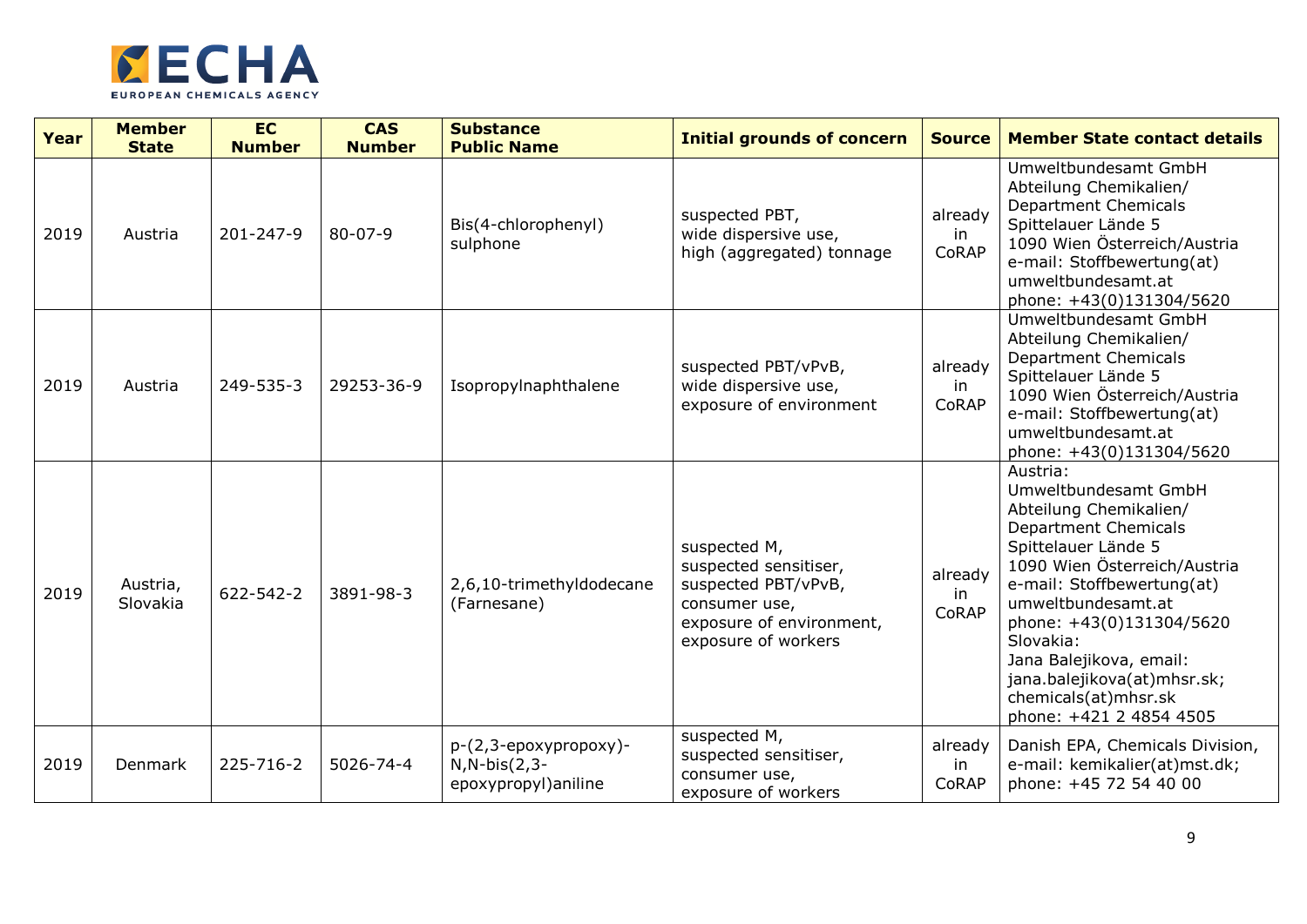

| Year | <b>Member</b><br><b>State</b> | <b>EC</b><br><b>Number</b> | <b>CAS</b><br><b>Number</b> | <b>Substance</b><br><b>Public Name</b>                                                                                                                                                                                                                           | <b>Initial grounds of concern</b>                                                                                                                                                                               | <b>Source</b>           | <b>Member State contact details</b>                                                                                                                                                                                                             |
|------|-------------------------------|----------------------------|-----------------------------|------------------------------------------------------------------------------------------------------------------------------------------------------------------------------------------------------------------------------------------------------------------|-----------------------------------------------------------------------------------------------------------------------------------------------------------------------------------------------------------------|-------------------------|-------------------------------------------------------------------------------------------------------------------------------------------------------------------------------------------------------------------------------------------------|
| 2019 | <b>Denmark</b>                | 911-815-4                  | 13674-84-5                  | Reaction mass of tris(2-<br>chloropropyl) phosphate and<br>tris(2-chloro-1-methylethyl)<br>phosphate and Phosphoric<br>acid, bis(2-chloro-1-<br>methylethyl) 2-chloropropyl<br>ester and Phosphoric acid,<br>2-chloro-1-methylethyl<br>bis(2-chloropropyl) ester | suspected C,<br>suspected R,<br>potential endocrine disruptor,<br>suspected PBT/vPvB,<br>wide dispersive use,<br>exposure of environment,<br>consumer use,<br>cumulative exposure,<br>high (aggregated) tonnage | already<br>in.<br>CoRAP | Danish EPA, Chemicals Division,<br>e-mail: kemikalier(at)mst.dk;<br>phone: +45 72 54 40 00                                                                                                                                                      |
| 2019 | Finland                       | 700-604-0                  | 947701-81-7                 | 10-undecenyl 2-cyano-3,3-<br>diphenylpropenoate                                                                                                                                                                                                                  | suspected PBT/vPvB,<br>consumer use                                                                                                                                                                             | already<br>in<br>CoRAP  | Turvallisuus- ja kemikaalivirasto<br>(Tukes) /<br>Finnish Safety and Chemicals<br>Agency (Tukes);<br>e-mail:<br>reach_evaluation(at)tukes.fi                                                                                                    |
| 2019 | France                        | 201-618-5                  | $85 - 60 - 9$               | 6,6'-di-tert-butyl-4,4'-<br>butylidenedi-m-cresol                                                                                                                                                                                                                | suspected R,<br>potential endocrine disruptor,<br>suspected PBT/vPvB,<br>wide dispersive use,<br>exposure of environment,<br>consumer use,<br>exposure of workers                                               | already<br>in<br>CoRAP  | French Agency for Food,<br>Environmental and<br>Occupational Health &<br>Safety (Anses), Chemicals<br>Assessment Unit,<br>14, rue Pierre et Marie Curie<br>94700 MaisonsAlfort<br>Cedex; e-mail:<br>reach(at)anses.fr;<br>phone: (+)33149771350 |
| 2019 | France                        | 215-160-9                  | 1308-38-9                   | Chromium(III)Oxide                                                                                                                                                                                                                                               | suspected R,<br>suspected sensitiser                                                                                                                                                                            | new<br>entry            | French Agency for Food,<br>Environmental and<br>Occupational Health &<br>Safety (Anses), Chemicals<br>Assessment Unit,<br>14, rue Pierre et Marie Curie<br>94700 MaisonsAlfort<br>Cedex; e-mail:<br>reach(at)anses.fr;<br>phone: (+)33149771350 |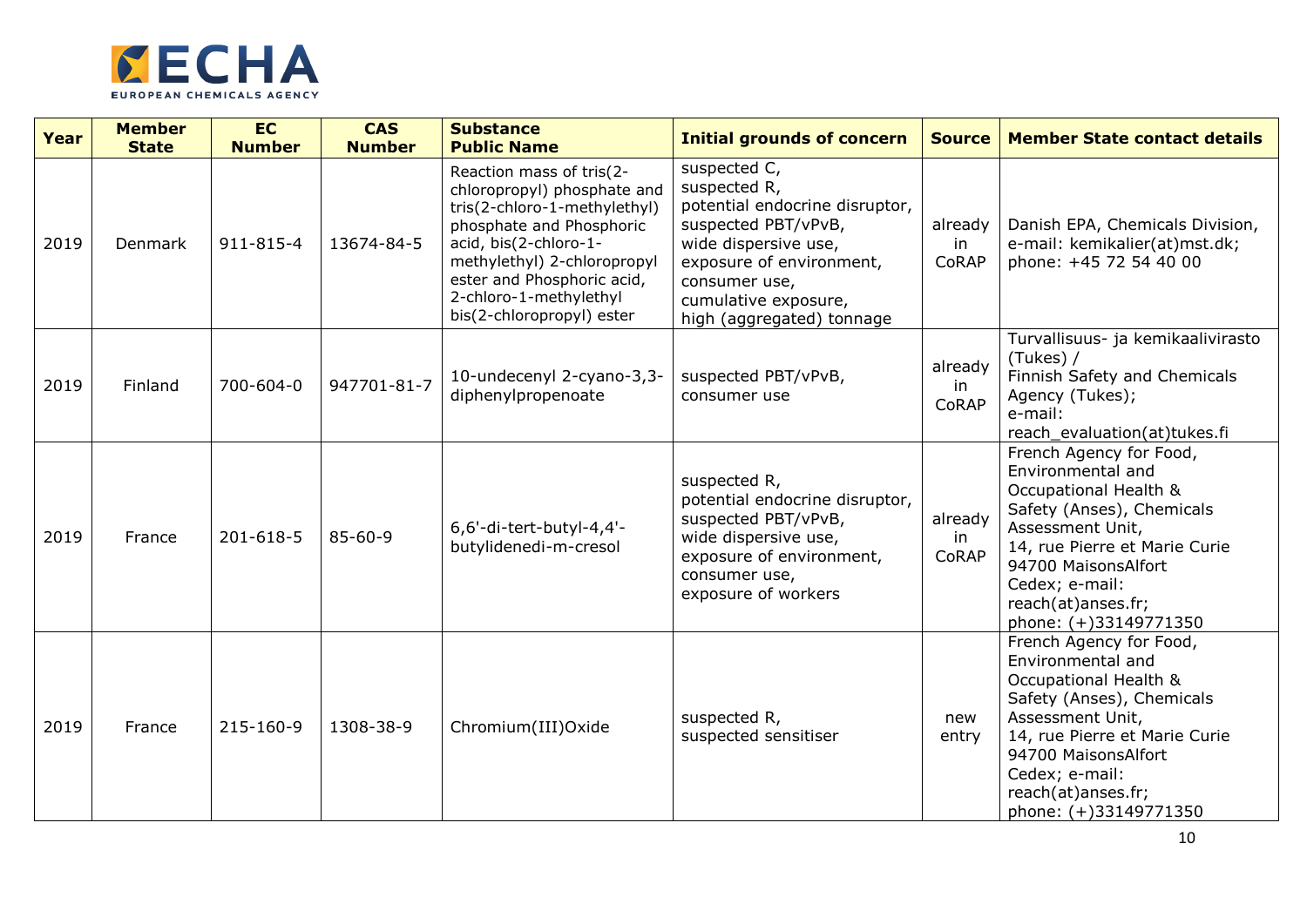

| Year | <b>Member</b><br><b>State</b> | <b>EC</b><br><b>Number</b> | <b>CAS</b><br><b>Number</b> | <b>Substance</b><br><b>Public Name</b>     | <b>Initial grounds of concern</b>                                                                                                                                                               | <b>Source</b>           | <b>Member State contact details</b>                                                                                                                                                                                                             |
|------|-------------------------------|----------------------------|-----------------------------|--------------------------------------------|-------------------------------------------------------------------------------------------------------------------------------------------------------------------------------------------------|-------------------------|-------------------------------------------------------------------------------------------------------------------------------------------------------------------------------------------------------------------------------------------------|
| 2019 | France                        | 215-609-9                  | 1333-86-4                   | Carbon black                               | $C_{I}$<br>suspected R,<br>wide dispersive use,<br>consumer use,<br>exposure of sensitive<br>populations,<br>exposure of workers,<br>cumulative exposure,<br>high (aggregated) tonnage          | already<br>in<br>CoRAP  | French Agency for Food,<br>Environmental and<br>Occupational Health &<br>Safety (Anses), Chemicals<br>Assessment Unit,<br>14, rue Pierre et Marie Curie<br>94700 MaisonsAlfort<br>Cedex; e-mail:<br>reach(at)anses.fr;<br>phone: (+)33149771350 |
| 2019 | France                        | 260-830-6                  | 57583-54-7                  | Tetraphenyl m-phenylene<br>bis (phosphate) | suspected R,<br>suspected PBT/vPvB,<br>potential endocrine disruptor,<br>wide dispersive use,<br>consumer use,<br>exposure of environment,<br>exposure of workers,<br>high (aggregated) tonnage | new<br>entry            | French Agency for Food,<br>Environmental and<br>Occupational Health &<br>Safety (Anses), Chemicals<br>Assessment Unit,<br>14, rue Pierre et Marie Curie<br>94700 MaisonsAlfort<br>Cedex; e-mail: reach(at)anses.fr;<br>phone: (+)33149771350    |
| 2019 | Germany                       | 215-150-4                  | 1306-38-3                   | Cerium dioxide                             | suspected C,<br>suspected M,<br>other hazard based concern,<br>wide dispersive use,<br>cumulative exposure,<br>exposure of environment                                                          | already<br>in.<br>CoRAP | Federal Institute for<br>Occupational Safety and<br>Health; Division 5 "Federal<br>Office for Chemicals,<br>Authorisation of Biocides";<br>Friedrich-Henkel-Weg 1-25;<br>44149 Dortmund;<br>e-mail: chemg(at)baua.bund.de                       |
| 2019 | Germany                       | 215-535-7<br>$(**)$ (G3)   | 1330-20-7                   | Xylene                                     | suspected CMR,<br>suspected sensitiser,<br>wide dispersive use,<br>consumer use,<br>cumulative exposure,<br>high RCR,<br>high (aggregated) tonnage                                              | already<br>in<br>CoRAP  | Federal Institute for<br>Occupational Safety and<br>Health; Division 5 "Federal<br>Office for Chemicals,<br>Authorisation of Biocides";<br>Friedrich-Henkel-Weg 1-25;<br>44149 Dortmund;<br>e-mail: chemg(at)baua.bund.de                       |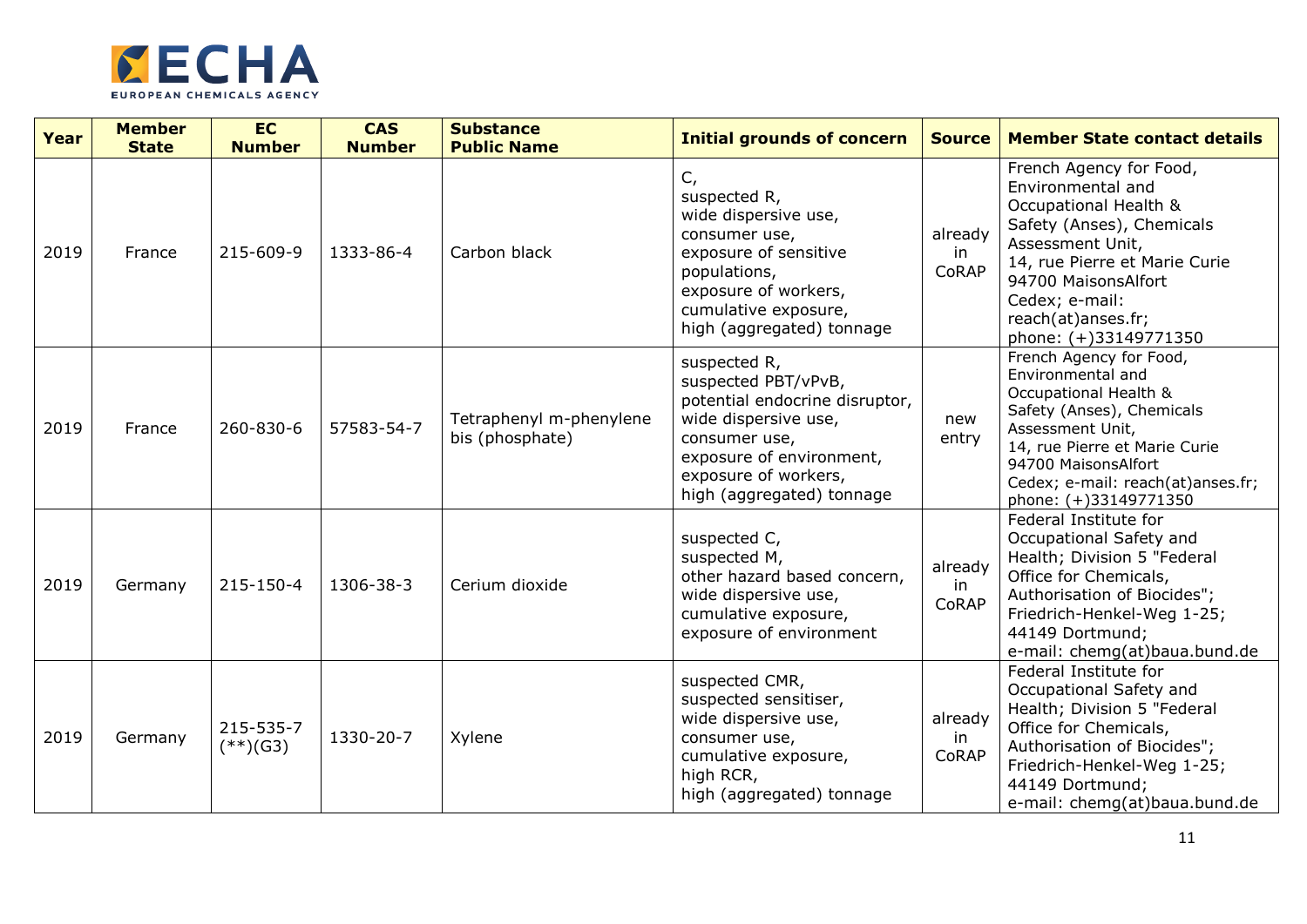

| Year | <b>Member</b><br><b>State</b> | <b>EC</b><br><b>Number</b> | <b>CAS</b><br><b>Number</b> | <b>Substance</b><br><b>Public Name</b>                                         | <b>Initial grounds of concern</b>                                                                                                                                                           | <b>Source</b>          | <b>Member State contact details</b>                                                                                                                                                                                       |
|------|-------------------------------|----------------------------|-----------------------------|--------------------------------------------------------------------------------|---------------------------------------------------------------------------------------------------------------------------------------------------------------------------------------------|------------------------|---------------------------------------------------------------------------------------------------------------------------------------------------------------------------------------------------------------------------|
| 2019 | Germany                       | 905-562-9<br>(G3)          | n.a.                        | reaction mass of<br>ethylbenzene and m-<br>xylene and p-xylene                 | suspected R,<br>suspected sensitiser,<br>other: neurotoxicant,<br>wide dispersive use,<br>consumer use,<br>exposure of sensitive<br>populations,<br>high RCR,<br>high (aggregated) tonnage  | already<br>in<br>CoRAP | Federal Institute for<br>Occupational Safety and<br>Health; Division 5 "Federal<br>Office for Chemicals,<br>Authorisation of Biocides";<br>Friedrich-Henkel-Weg 1-25;<br>44149 Dortmund;<br>e-mail: chemg(at)baua.bund.de |
| 2019 | Germany                       | 905-588-0<br>(G3)          | n.a.                        | reaction mass of<br>ethylbenzene and xylene                                    | suspected R,<br>suspected sensitisers,<br>other: neurotoxicant,<br>wide dispersive use,<br>consumer use,<br>exposure of sensitive<br>populations,<br>high RCR,<br>high (aggregated) tonnage | already<br>in<br>CoRAP | Federal Institute for<br>Occupational Safety and<br>Health; Division 5 "Federal<br>Office for Chemicals,<br>Authorisation of Biocides";<br>Friedrich-Henkel-Weg 1-25;<br>44149 Dortmund;<br>e-mail: chemg(at)baua.bund.de |
| 2019 | Germany                       | 222-429-4                  | 3468-63-1                   | 1-[(2,4-dinitrophenyl)azo]-<br>2-naphthol                                      | suspected C,<br>suspected R,<br>wide dispersive use,<br>exposure of workers                                                                                                                 | already<br>in<br>CoRAP | Federal Institute for<br>Occupational Safety and<br>Health; Division 5 "Federal<br>Office for Chemicals,<br>Authorisation of Biocides";<br>Friedrich-Henkel-Weg 1-25;<br>44149 Dortmund;<br>e-mail: chemg(at)baua.bund.de |
| 2019 | Germany                       | 225-935-3                  | $5160 - 02 - 1$             | Barium bis[2-chloro-5-[(2-<br>hydroxy-1-naphthyl)azo]<br>toluene-4-sulphonate] | suspected C,<br>wide dispersive use,<br>exposure of workers                                                                                                                                 | already<br>in<br>CoRAP | Federal Institute for<br>Occupational Safety and<br>Health; Division 5 "Federal<br>Office for Chemicals,<br>Authorisation of Biocides";<br>Friedrich-Henkel-Weg 1-25;<br>44149 Dortmund;<br>e-mail: chemg(at)baua.bund.de |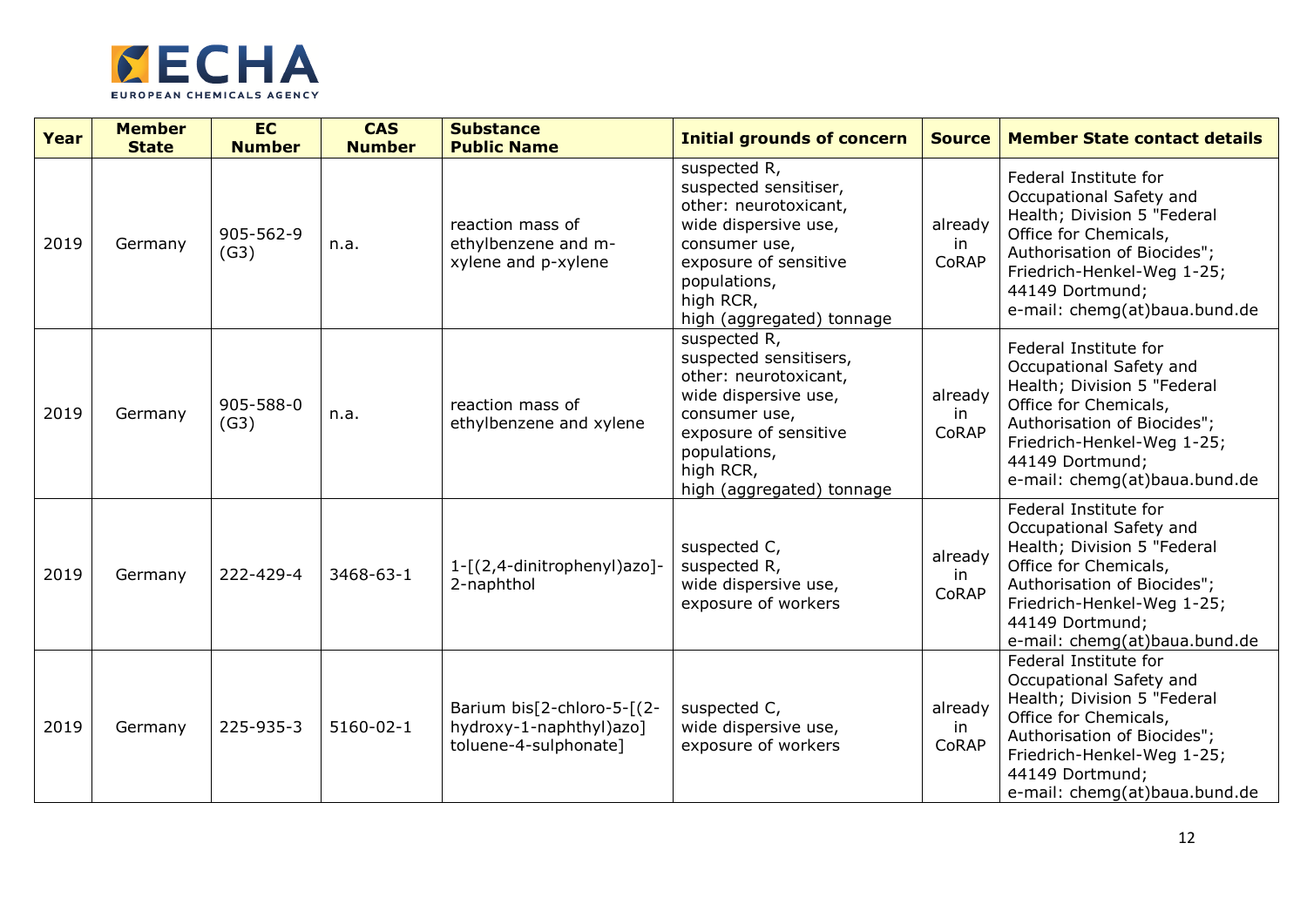

| Year | <b>Member</b><br><b>State</b> | <b>EC</b><br><b>Number</b> | <b>CAS</b><br><b>Number</b> | <b>Substance</b><br><b>Public Name</b>                                                  | <b>Initial grounds of concern</b>                                                                                            | <b>Source</b>           | <b>Member State contact details</b>                                                                                                                                                                                       |
|------|-------------------------------|----------------------------|-----------------------------|-----------------------------------------------------------------------------------------|------------------------------------------------------------------------------------------------------------------------------|-------------------------|---------------------------------------------------------------------------------------------------------------------------------------------------------------------------------------------------------------------------|
| 2019 | Germany                       | 237-159-2                  | 13674-87-8                  | Tris[2-chloro-1-<br>(chloromethyl)ethyl]<br>phosphate                                   | potential endocrine disruptor                                                                                                | already<br>in<br>CoRAP  | Federal Institute for<br>Occupational Safety and<br>Health; Division 5 "Federal<br>Office for Chemicals,<br>Authorisation of Biocides";<br>Friedrich-Henkel-Weg 1-25;<br>44149 Dortmund;<br>e-mail: chemg(at)baua.bund.de |
| 2019 | Germany                       | 247-156-8                  | 25640-78-2                  | $(1-methylethyl)-1,1'-$<br>biphenyl                                                     | suspected PBT/vPvB,<br>wide dispersive use                                                                                   | already<br>in.<br>CoRAP | Federal Institute for<br>Occupational Safety and<br>Health; Division 5 "Federal<br>Office for Chemicals,<br>Authorisation of Biocides";<br>Friedrich-Henkel-Weg 1-25;<br>44149 Dortmund;<br>e-mail: chemg(at)baua.bund.de |
| 2019 | Germany                       | 258-469-4                  | 53306-54-0                  | Bis(2-propylheptyl)<br>phthalate                                                        | potential endocrine disruptor,<br>wide dispersive use,<br>exposure of sensitive<br>populations,<br>high (aggregated) tonnage | already<br>in<br>CoRAP  | Federal Institute for<br>Occupational Safety and<br>Health; Division 5 "Federal<br>Office for Chemicals,<br>Authorisation of Biocides";<br>Friedrich-Henkel-Weg 1-25;<br>44149 Dortmund;<br>e-mail: chemg(at)baua.bund.de |
| 2019 | Germany                       | 272-902-4                  | 68919-76-6                  | Fatty acids, tall-oil,<br>reaction products with 2-<br>[(2-aminoethyl)amino]<br>ethanol | suspected PBT/vPvB,<br>exposure of environment                                                                               | already<br>in.<br>CoRAP | Federal Institute for<br>Occupational Safety and<br>Health; Division 5 "Federal<br>Office for Chemicals,<br>Authorisation of Biocides";<br>Friedrich-Henkel-Weg 1-25;<br>44149 Dortmund;<br>e-mail: chemg(at)baua.bund.de |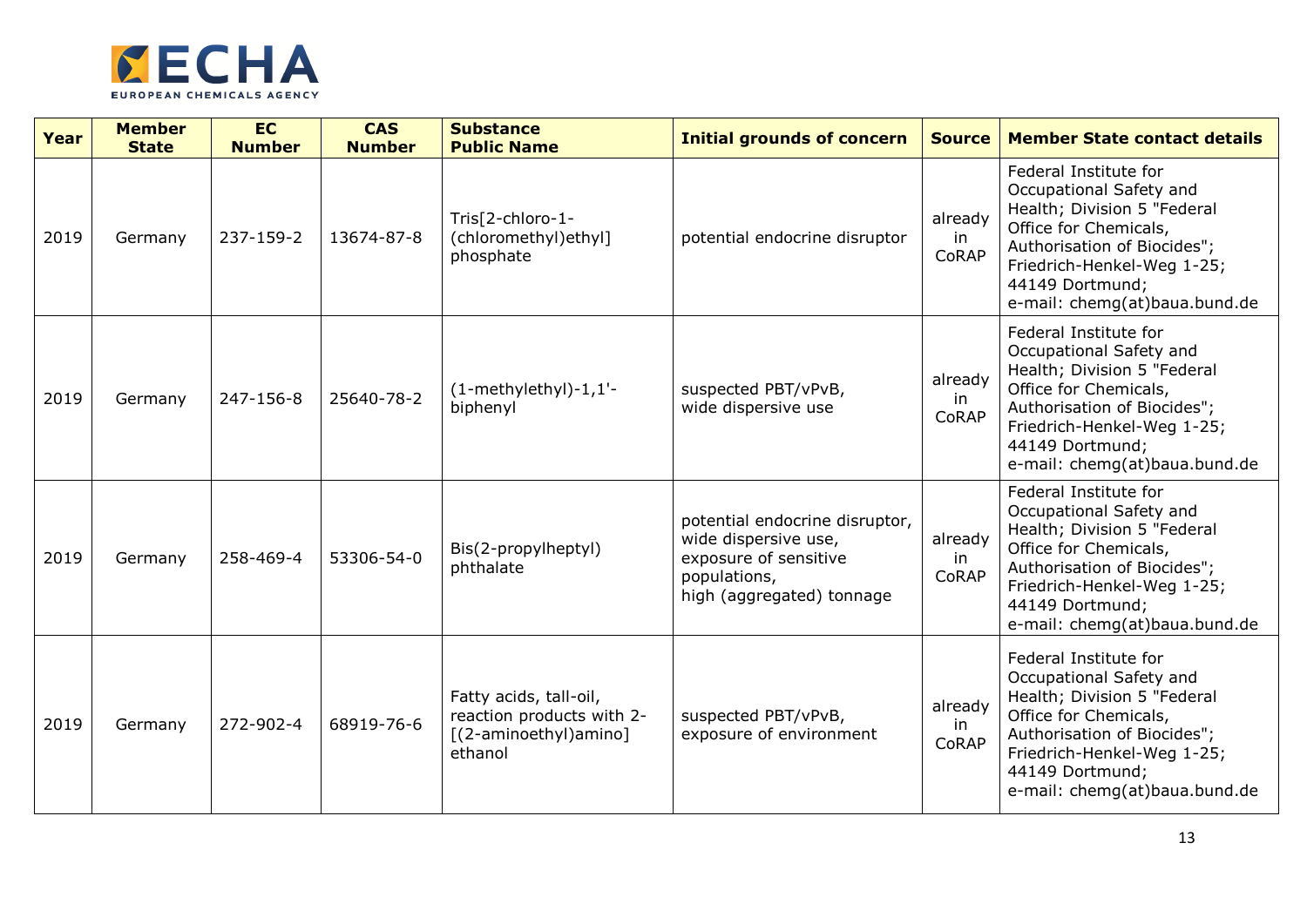

| Year | <b>Member</b><br><b>State</b> | <b>EC</b><br><b>Number</b>     | <b>CAS</b><br><b>Number</b> | <b>Substance</b><br><b>Public Name</b>                                                                             | <b>Initial grounds of concern</b>                                                                                                       | <b>Source</b>           | <b>Member State contact details</b>                                                                                                                                                                                       |
|------|-------------------------------|--------------------------------|-----------------------------|--------------------------------------------------------------------------------------------------------------------|-----------------------------------------------------------------------------------------------------------------------------------------|-------------------------|---------------------------------------------------------------------------------------------------------------------------------------------------------------------------------------------------------------------------|
| 2019 | Germany                       | 309-912-6                      | 101357-15-7                 | Benzenamine, reaction<br>products with aniline<br>hydrochloride and<br>nitrobenzene                                | suspected PBT/vPvB                                                                                                                      | already<br>in<br>CoRAP  | Federal Institute for<br>Occupational Safety and<br>Health; Division 5 "Federal<br>Office for Chemicals,<br>Authorisation of Biocides";<br>Friedrich-Henkel-Weg 1-25;<br>44149 Dortmund;<br>e-mail: chemg(at)baua.bund.de |
| 2019 | Germany                       | 609-946-4                      | 41637-38-1                  | Esterification products of<br>$4,4'$ -<br>isopropylidenediphenol,<br>ethoxylated and 2-<br>methylprop-2-enoic acid | suspected PBT/vPvB,<br>exposure of environment                                                                                          | already<br>in<br>CoRAP  | Federal Institute for<br>Occupational Safety and<br>Health; Division 5 "Federal<br>Office for Chemicals,<br>Authorisation of Biocides";<br>Friedrich-Henkel-Weg 1-25;<br>44149 Dortmund;<br>e-mail: chemg(at)baua.bund.de |
| 2019 | Germany                       | 629-767-5                      | 1228186-18-<br>2            | $N-[2-(piperazin-1-$<br>yl)ethyl]C18-unsatured-<br>alkylamide                                                      | suspected PBT/vPvB,<br>wide dispersive use,<br>exposure of environment                                                                  | already<br>in.<br>CoRAP | Federal Institute for<br>Occupational Safety and<br>Health; Division 5 "Federal<br>Office for Chemicals,<br>Authorisation of Biocides";<br>Friedrich-Henkel-Weg 1-25;<br>44149 Dortmund;<br>e-mail: chemg(at)baua.bund.de |
| 2019 | Germany                       | $701 - 160 - 0$ ,<br>936-414-1 | n.a;<br>n.a.                | <b>Multi-Wall Carbon</b><br>Nanotubes (MWCNT),<br>synthetic graphite in<br>tubular shape                           | suspected C,<br>other hazard based concern,<br>wide dispersive use,<br>consumer use,<br>exposure on environment,<br>cumulative exposure | already<br>in<br>CoRAP  | Federal Institute for<br>Occupational Safety and<br>Health; Division 5 "Federal<br>Office for Chemicals,<br>Authorisation of Biocides";<br>Friedrich-Henkel-Weg 1-25;<br>44149 Dortmund;<br>e-mail: chemg(at)baua.bund.de |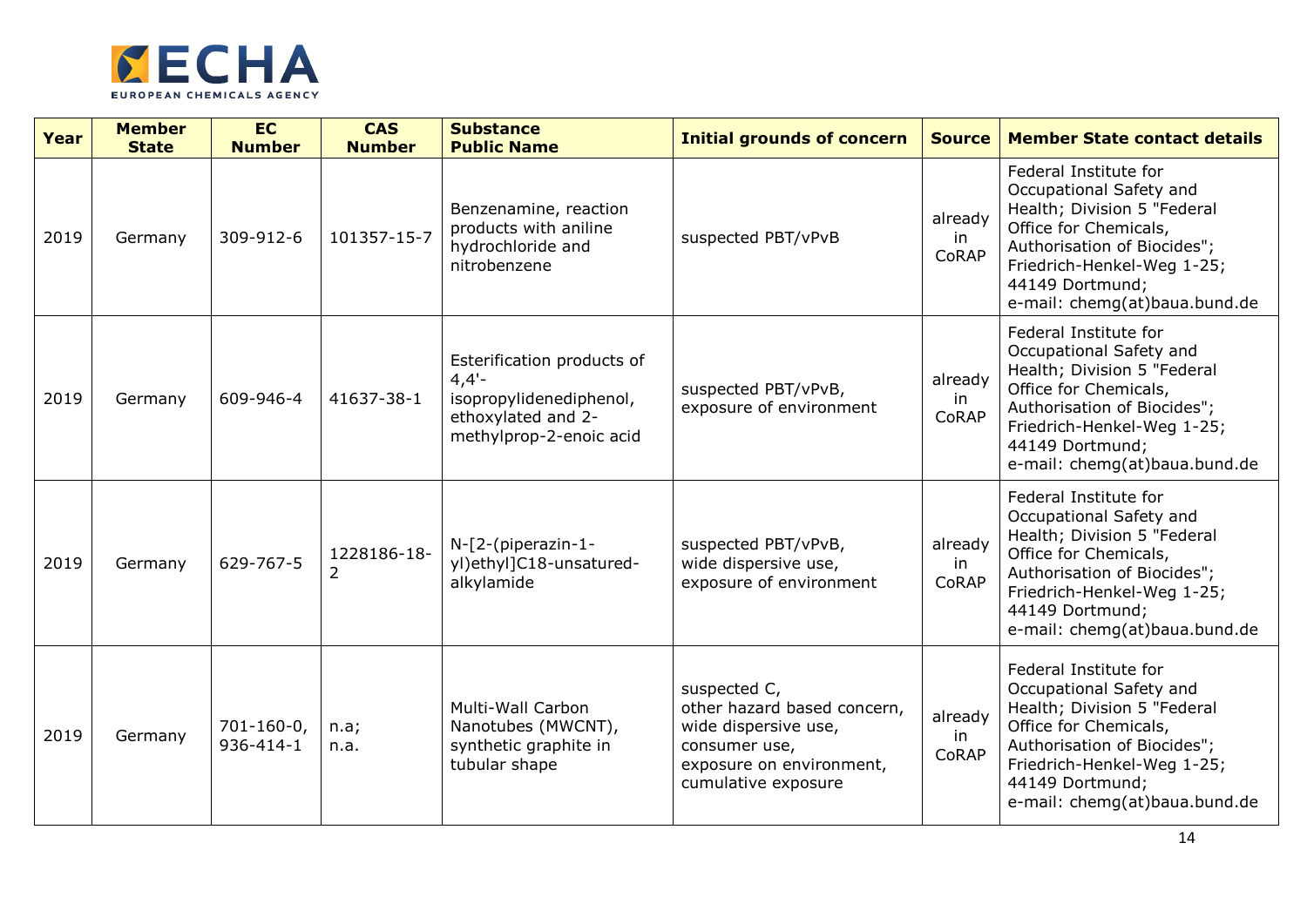

| Year | <b>Member</b><br><b>State</b> | <b>EC</b><br><b>Number</b> | <b>CAS</b><br><b>Number</b> | <b>Substance</b><br><b>Public Name</b>                                                               | <b>Initial grounds of concern</b>                                                                                                                   | <b>Source</b>           | <b>Member State contact details</b>                                                                                                 |
|------|-------------------------------|----------------------------|-----------------------------|------------------------------------------------------------------------------------------------------|-----------------------------------------------------------------------------------------------------------------------------------------------------|-------------------------|-------------------------------------------------------------------------------------------------------------------------------------|
| 2019 | Ireland                       | 203-686-1                  | $109 - 60 - 4$              | Propyl acetate                                                                                       | suspected R,<br>other hazard,<br>wide dispersive use,<br>consumer use,<br>exposure of workers,<br>high (aggregated) tonnage                         | already<br>-in<br>CoRAP | Health and Safety Authority, The<br>Metropolitan Building, James<br>Joyce Street, Dublin D01 K0Y8,<br>Ireland.<br>chemicals@hsa.ie  |
| 2019 | Ireland                       | 271-846-8                  | 68609-97-2                  | Oxirane, mono[(C12-14-<br>alkyloxy) methyl] derivs.                                                  | sensitiser,<br>suspected M,<br>other: further evaluation of<br>reprotox data,<br>consumer use,<br>exposure of workers,<br>high (aggregated) tonnage | already<br>in<br>CoRAP  | Health and Safety Authority, The<br>Metropolitan Building, James<br>Joyce Street, Dublin D01 K0Y8,<br>Ireland.<br>chemicals@hsa.ie  |
| 2019 | Italy                         | 202-707-1                  | $98 - 85 - 1$               | 1-phenylethanol                                                                                      | suspected C,<br>suspected M,<br>wide dispersive use,<br>consumer use,<br>exposure of workers                                                        | already<br>in<br>CoRAP  | Institute of Health, 299 Viale<br>Regina Elena, 00161 ROME;<br>e-mail: leonello.attias(at)iss.it;<br>phone: +390649902061           |
| 2019 | Italy                         | 205-117-2                  | 133-66-4                    | Disodium $4,4'-bis$ $(4,6-$<br>dianilino-1,3,5-triazin-2-<br>yl)amino]stilbene-2,2'-<br>disulphonate | suspected PBT,<br>wide dispersive use                                                                                                               | already<br>in<br>CoRAP  | Institute of Health, 299 Viale<br>Regina Elena, 00161 ROME;<br>e-mail: leonello.attias(at)iss.it;<br>phone: +390649902061           |
| 2019 | Latvia                        | 203-545-4                  | 108-05-4                    | Vinyl acetate                                                                                        | suspected R,<br>potential endocrine disruptor,<br>suspected sensitiser,<br>wide dispersive use,<br>consumer use,<br>high (aggregated) tonnage       | already<br>in<br>CoRAP  | Latvian Environment, Geology<br>and Meteorology Centre,<br>Maskavas street 165, Riga, LV-<br>1019<br>e-mail: evaluation(at)lvgmc.lv |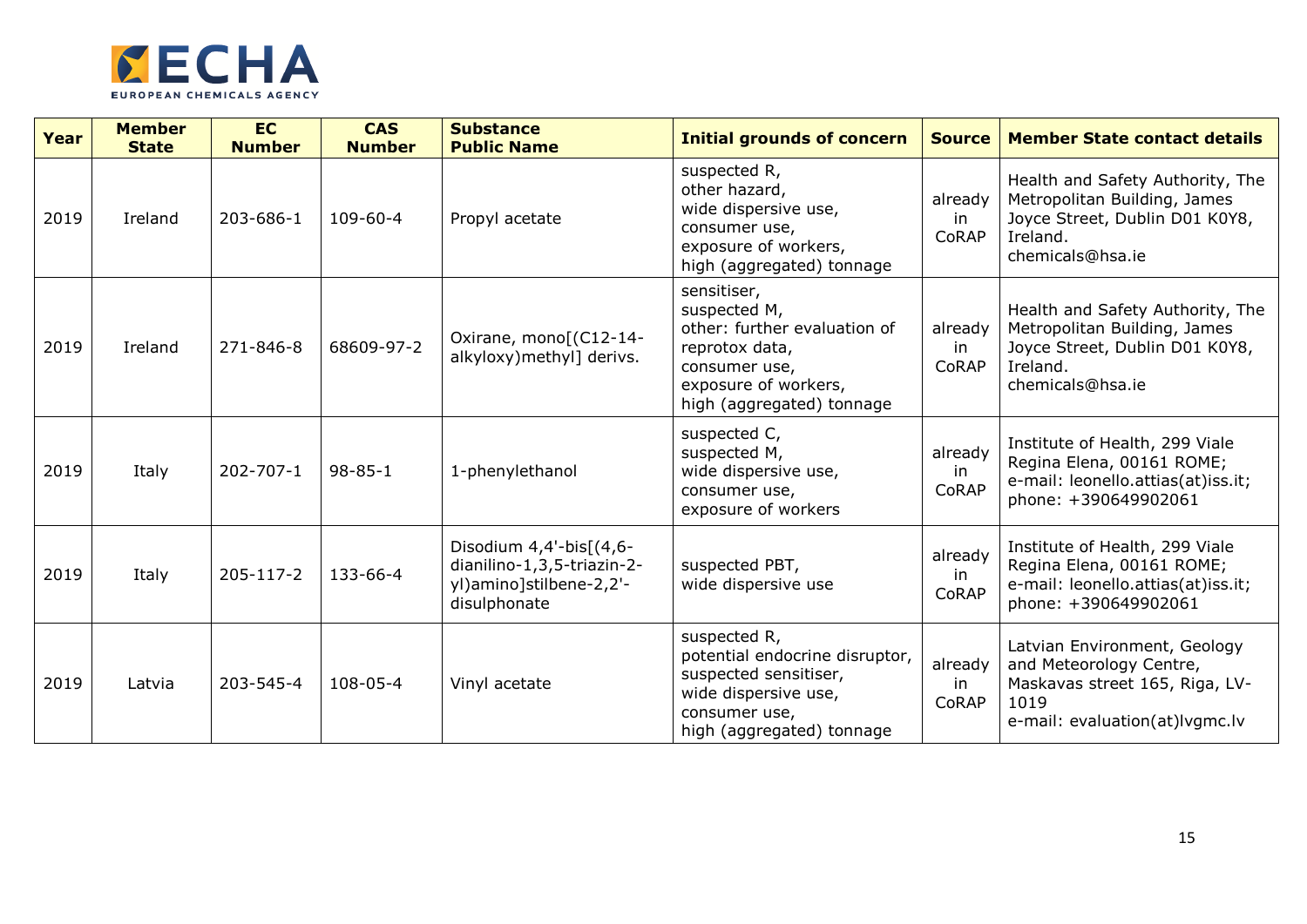

| Year | <b>Member</b><br><b>State</b> | <b>EC</b><br><b>Number</b> | <b>CAS</b><br><b>Number</b> | <b>Substance</b><br><b>Public Name</b>                                                                                                                                            | <b>Initial grounds of concern</b>                                                                                                                   | <b>Source</b>           | <b>Member State contact details</b>                                                                                                                                                         |
|------|-------------------------------|----------------------------|-----------------------------|-----------------------------------------------------------------------------------------------------------------------------------------------------------------------------------|-----------------------------------------------------------------------------------------------------------------------------------------------------|-------------------------|---------------------------------------------------------------------------------------------------------------------------------------------------------------------------------------------|
| 2019 | Latvia                        | 204-407-6<br>(G4)          | 120-55-8                    | Oxydiethylene dibenzoate                                                                                                                                                          | suspected R,<br>wide dispersive use,<br>consumer use,<br>exposure of environment<br>exposure of workers,<br>high (aggregated) tonnage               | already<br>in<br>CoRAP  | Latvian Environment, Geology<br>and Meteorology Centre,<br>Maskavas street 165, Riga, LV-<br>1019<br>e-mail: evaluation(at)lvgmc.lv                                                         |
| 2019 | Latvia                        | 248-258-5<br>(G4)          | 27138-31-4                  | Oxydipropyl dibenzoate                                                                                                                                                            | suspected R,<br>wide dispersive use,<br>consumer use,<br>exposure of environment,<br>exposure of workers,<br>high RCR,<br>high (aggregated) tonnage | already<br>in<br>CoRAP  | Latvian Environment, Geology<br>and Meteorology Centre,<br>Maskavas street 165, Riga, LV-<br>1019<br>e-mail: evaluation(at)lvgmc.lv                                                         |
| 2019 | Latvia                        | 234-126-4                  | 10544-72-6                  | Dinitrogen tetraoxide                                                                                                                                                             | suspected M,<br>suspected R,<br>exposure of workers,<br>high RCR                                                                                    | already<br>in<br>CoRAP  | Latvian Environment, Geology<br>and Meteorology Centre,<br>Maskavas street 165, Riga, LV-<br>1019<br>e-mail: evaluation(at)lvgmc.lv                                                         |
| 2019 | Lithuania                     | 233-072-9                  | 10028-22-5                  | Diiron tris(sulphate)                                                                                                                                                             | suspected sensitiser,<br>wide dispersive use,<br>consumer use,<br>exposure of workers,<br>high (aggregated) tonnage                                 | already<br>in.<br>CoRAP | <b>Environmental Protection</b><br>Agency, Chemical Substances<br>Division,<br>A. Juozapaviciaus str. 9,<br>LT-09311 Vilnius, Lithuania<br>tel.: +370 5 212 6094<br>e-mail: sevlt@aaa.am.lt |
| 2019 | Spain                         | 458-680-3                  | 797751-44-1                 | A mixture of: propan-2-<br>one-O,O'(methoxyvinyl<br>silandiyl)dioxime; propan-<br>2-one-O-(dimethoxy<br>vinylsilyl) oxime; propan-2-<br>one-0,0',0"-<br>(vinylsilantriyl)trioxime | suspected PBT/vPvB,<br>exposure of environment                                                                                                      | already<br>in.<br>CoRAP | Ministry of Agriculture, Fisheries,<br>Food and Environment;<br>Óscar González Sánchez<br>phone: +34 91/ 5975650<br>e-mail: ogonzalez(at)mapama.es                                          |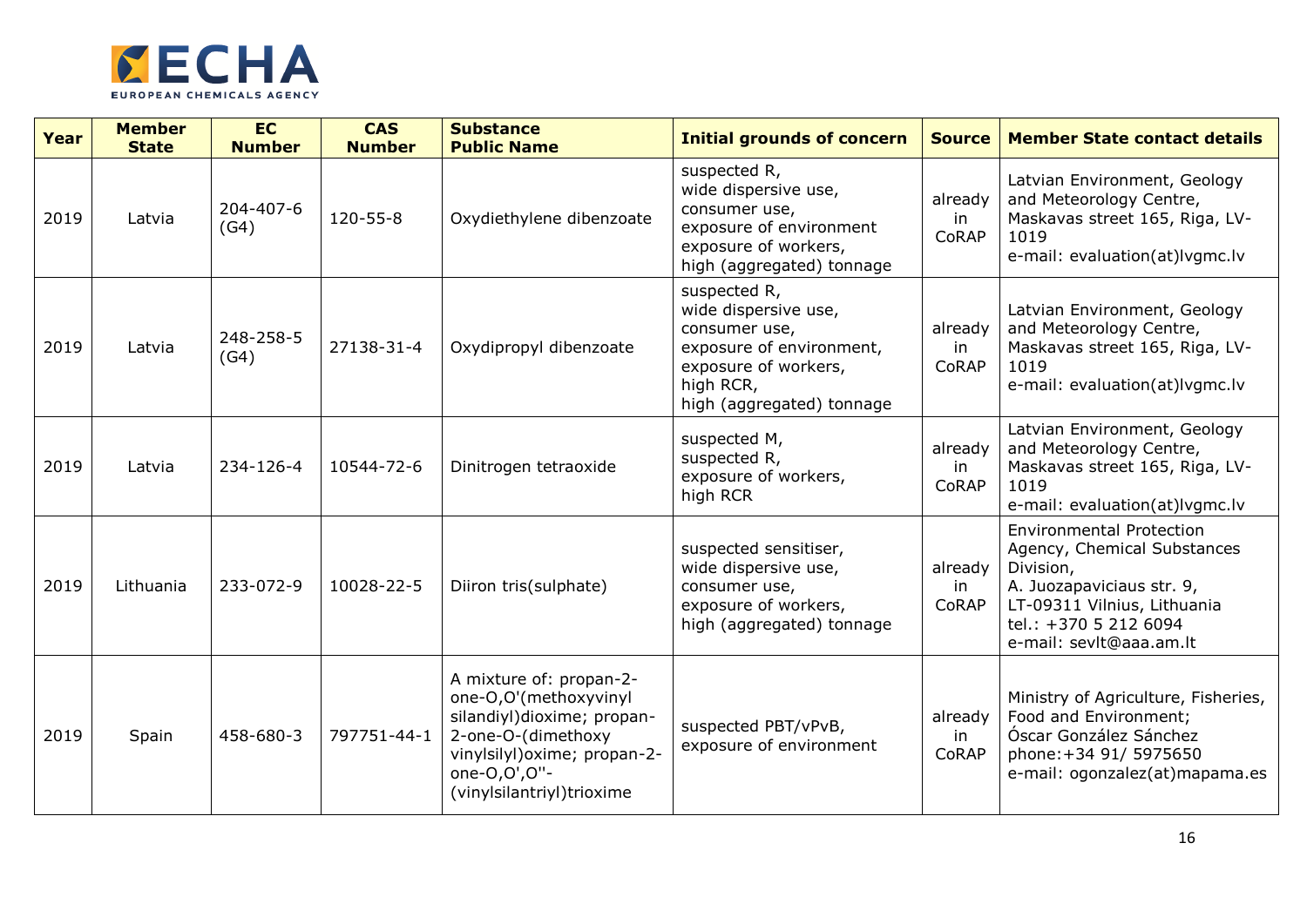

| Year | <b>Member</b><br><b>State</b> | <b>EC</b><br><b>Number</b> | <b>CAS</b><br><b>Number</b> | <b>Substance</b><br><b>Public Name</b>             | <b>Initial grounds of concern</b>                                                                                         | <b>Source</b>           | <b>Member State contact details</b>                                                                                                                                                                     |
|------|-------------------------------|----------------------------|-----------------------------|----------------------------------------------------|---------------------------------------------------------------------------------------------------------------------------|-------------------------|---------------------------------------------------------------------------------------------------------------------------------------------------------------------------------------------------------|
| 2019 | Sweden                        | 200-076-7                  | $51 - 03 - 6$               | 2-(2-butoxyethoxy)ethyl<br>6-propylpiperonyl ether | potential endocrine disruptor,<br>suspected PBT,<br>wide dispersive use,<br>consumer use                                  | already<br>in<br>CoRAP  | Swedish Chemicals Agency;<br>Esplanaden 3a, P.O Box 2,<br>SE-172 13 Sundbyberg,<br>Sweden;<br>Ifthekhar.AliMohammed(at)<br>kemi.se (+46 8 519 41 375),<br>Lars.Andersson(at)kemi.se<br>$(+46851941128)$ |
| 2019 | Sweden                        | 223-055-4                  | 3710-84-7                   | N,N-diethylhydroxylamine                           | suspected M;<br>suspected C                                                                                               | new<br>entry            | Swedish Chemicals Agency;<br>Esplanaden 3a, P.O Box 2,<br>SE-172 13 Sundbyberg,<br>Sweden;<br>Ifthekhar.AliMohammed(at)<br>kemi.se (+46 8 519 41 375),<br>Lars.Andersson(at)kemi.se<br>$(+46851941128)$ |
| 2019 | Sweden                        | 242-016-2                  | 18127-01-0                  | $3-(4-tert-$<br>butylphenyl)propion<br>aldehyde    | suspected R                                                                                                               | already<br>in.<br>CoRAP | Swedish Chemicals Agency;<br>Esplanaden 3a, P.O Box 2,<br>SE-172 13 Sundbyberg,<br>Sweden;<br>Ifthekhar.AliMohammed(at)<br>kemi.se (+46 8 519 41 375),<br>Lars.Andersson(at)kemi.se<br>$(+46851941128)$ |
| 2019 | Sweden                        | 247-426-5                  | 26040-51-7                  | Bis(2-ethylhexyl)<br>tetrabromophthalate           | suspected PBT/vPvB,<br>potential endocrine disruptor,<br>other hazard,<br>wide dispersive use,<br>exposure of environment | already<br>in.<br>CoRAP | Swedish Chemicals Agency;<br>Esplanaden 3a, P.O Box 2,<br>SE-172 13 Sundbyberg,<br>Sweden;<br>Ifthekhar.AliMohammed(at)<br>kemi.se (+46 8 519 41 375),<br>Lars.Andersson(at)kemi.se<br>$(+46851941128)$ |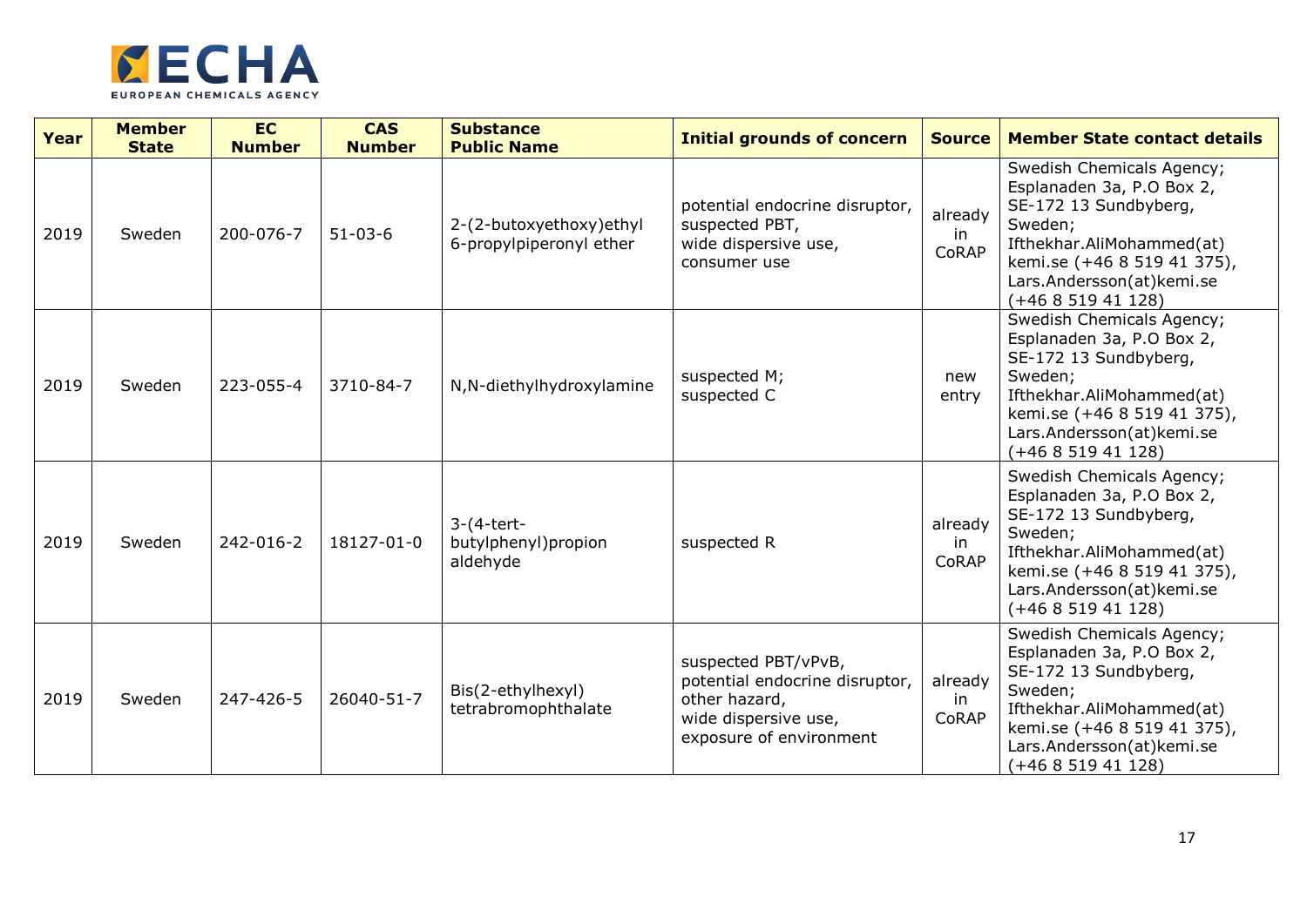

| Year | <b>Member</b><br><b>State</b> | <b>EC</b><br><b>Number</b> | <b>CAS</b><br><b>Number</b> | <b>Substance</b><br><b>Public Name</b>                                                                                                 | <b>Initial grounds of concern</b>                                                                                         | <b>Source</b>          | <b>Member State contact details</b>                                                                                                                                                                                                                          |
|------|-------------------------------|----------------------------|-----------------------------|----------------------------------------------------------------------------------------------------------------------------------------|---------------------------------------------------------------------------------------------------------------------------|------------------------|--------------------------------------------------------------------------------------------------------------------------------------------------------------------------------------------------------------------------------------------------------------|
| 2019 | the<br>Netherlands            | 205-739-4                  | $149 - 44 - 0$              | Sodium<br>hydroxymethanesulphinate                                                                                                     | suspected C,<br>suspected M,<br>suspected R,<br>wide dispersive use,<br>exposure of workers,<br>high (aggregated) tonnage | already<br>in<br>CoRAP | Ministry of Infrastructure and the<br>Environment;<br>CA.REACH.NL(at)MINIENM.NL,<br>bureau-reach(at)rivm.nl.<br>Correspondence related to<br>Substance evaluations should<br>contain in the subject field the<br>following string:<br>"SUBSTANCE EVALUATION" |
| 2019 | the<br>Netherlands            | 219-006-1                  | 2312-35-8                   | Propargite                                                                                                                             | suspected PBT/vPvB,<br>potential endocrine disruptor                                                                      | already<br>in<br>CoRAP | Ministry of Infrastructure and the<br>Environment;<br>CA.REACH.NL(at)MINIENM.NL,<br>bureau-reach(at)rivm.nl.<br>Correspondence related to<br>Substance evaluations should<br>contain in the subject field the<br>following string:<br>"SUBSTANCE EVALUATION" |
| 2019 | the<br>Netherlands            | 251-020-3                  | 32388-55-9                  | $[3R-(3a,3a\beta,7\beta,8aa)]-1-$<br>$(2,3,4,7,8,8a$ -hexahydro-<br>3,6,8,8-tetramethyl-1H-<br>3a,7-methanoazulen-5-<br>yl)ethan-1-one | potential endocrine disruptor,<br>suspected PBT/vPvB                                                                      | already<br>in<br>CoRAP | Ministry of Infrastructure and the<br>Environment;<br>CA.REACH.NL(at)MINIENM.NL,<br>bureau-reach(at)rivm.nl.<br>Correspondence related to<br>Substance evaluations should<br>contain in the subject field the<br>following string:<br>"SUBSTANCE EVALUATION" |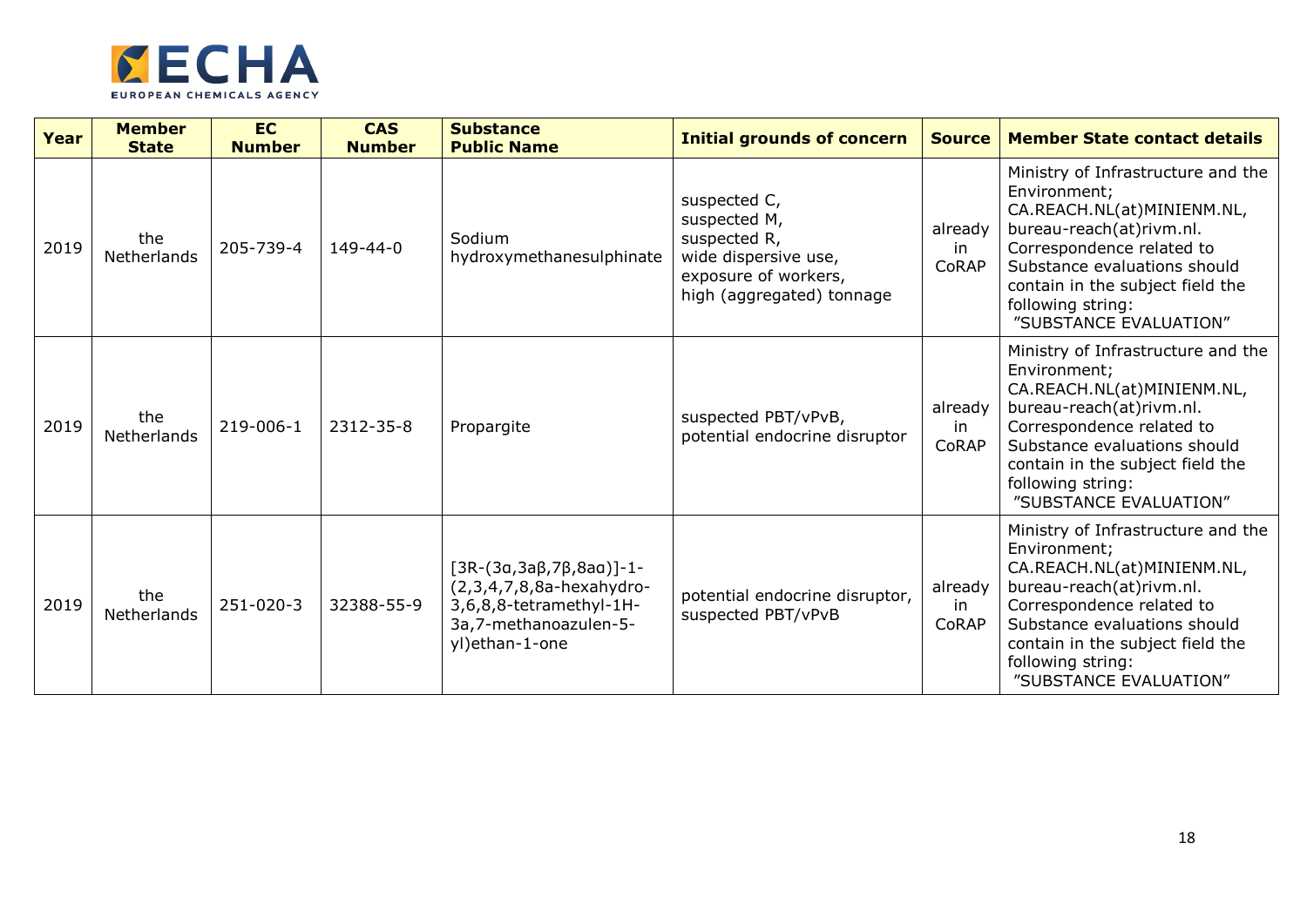

| Year | <b>Member</b><br><b>State</b> | <b>EC</b><br><b>Number</b> | <b>CAS</b><br><b>Number</b> | <b>Substance</b><br><b>Public Name</b>                                                  | <b>Initial grounds of concern</b>                                                                                                                                                                            | <b>Source</b>          | <b>Member State contact details</b>                                                                                                                                                                                                                          |
|------|-------------------------------|----------------------------|-----------------------------|-----------------------------------------------------------------------------------------|--------------------------------------------------------------------------------------------------------------------------------------------------------------------------------------------------------------|------------------------|--------------------------------------------------------------------------------------------------------------------------------------------------------------------------------------------------------------------------------------------------------------|
| 2019 | the<br>Netherlands            | 421-820-9                  | 192268-65-8                 | A mixture of:<br>triphenylthiophosphate and<br>tertiary butylated phenyl<br>derivatives | suspected PBT/vPvB                                                                                                                                                                                           | already<br>in<br>CoRAP | Ministry of Infrastructure and the<br>Environment;<br>CA.REACH.NL(at)MINIENM.NL,<br>bureau-reach(at)rivm.nl.<br>Correspondence related to<br>Substance evaluations should<br>contain in the subject field the<br>following string:<br>"SUBSTANCE EVALUATION" |
| 2020 | Austria                       | 212-791-1                  | 870-08-6                    | Dioctyltin oxide                                                                        | suspected R,<br>potential endocrine disruptor,<br>suspected PBT/vPvB,<br>wide dispersive use,<br>exposure of environment,<br>consumer use,<br>exposure of workers,<br>high RCR,<br>high (aggregated) tonnage | already<br>in<br>CoRAP | Umweltbundesamt GmbH<br>Abteilung Chemikalien/<br><b>Department Chemicals</b><br>Spittelauer Lände 5<br>1090 Wien Österreich/Austria<br>e-mail: Stoffbewertung(at)<br>umweltbundesamt.at<br>phone: +43(0)131304/5620                                         |
| 2020 | Belgium                       | 206-420-2                  | 338-83-0                    | Perfluamine                                                                             | suspected PBT/vPvB,<br>exposure of environment                                                                                                                                                               | already<br>in<br>CoRAP | Federal Public Service Health,<br>Food Chain Safety and<br>Environment;<br>e-mail: evaluation.reach(at)<br>health.fgov.be                                                                                                                                    |
| 2020 | Belgium                       | 214-189-4                  | 1112-39-6                   | Dimethoxydimethylsilane                                                                 | R,<br>other hazard,<br>exposure of workers                                                                                                                                                                   | already<br>in<br>CoRAP | Federal Public Service Health,<br>Food Chain Safety and<br>Environment;<br>e-mail: evaluation.reach(at)<br>health.fgov.be                                                                                                                                    |
| 2020 | <b>Bulgaria</b>               | 202-773-1<br>(G6)          | $99 - 62 - 7$               | 1,3-diisopropylbenzene                                                                  | suspected R,<br>suspected PBT/vPvB<br>exposure of workers                                                                                                                                                    | already<br>in<br>CoRAP | Ministry of Environment and<br>Water<br>22 Maria Louiza Blvd., Sofia<br>1000, Bulgaria                                                                                                                                                                       |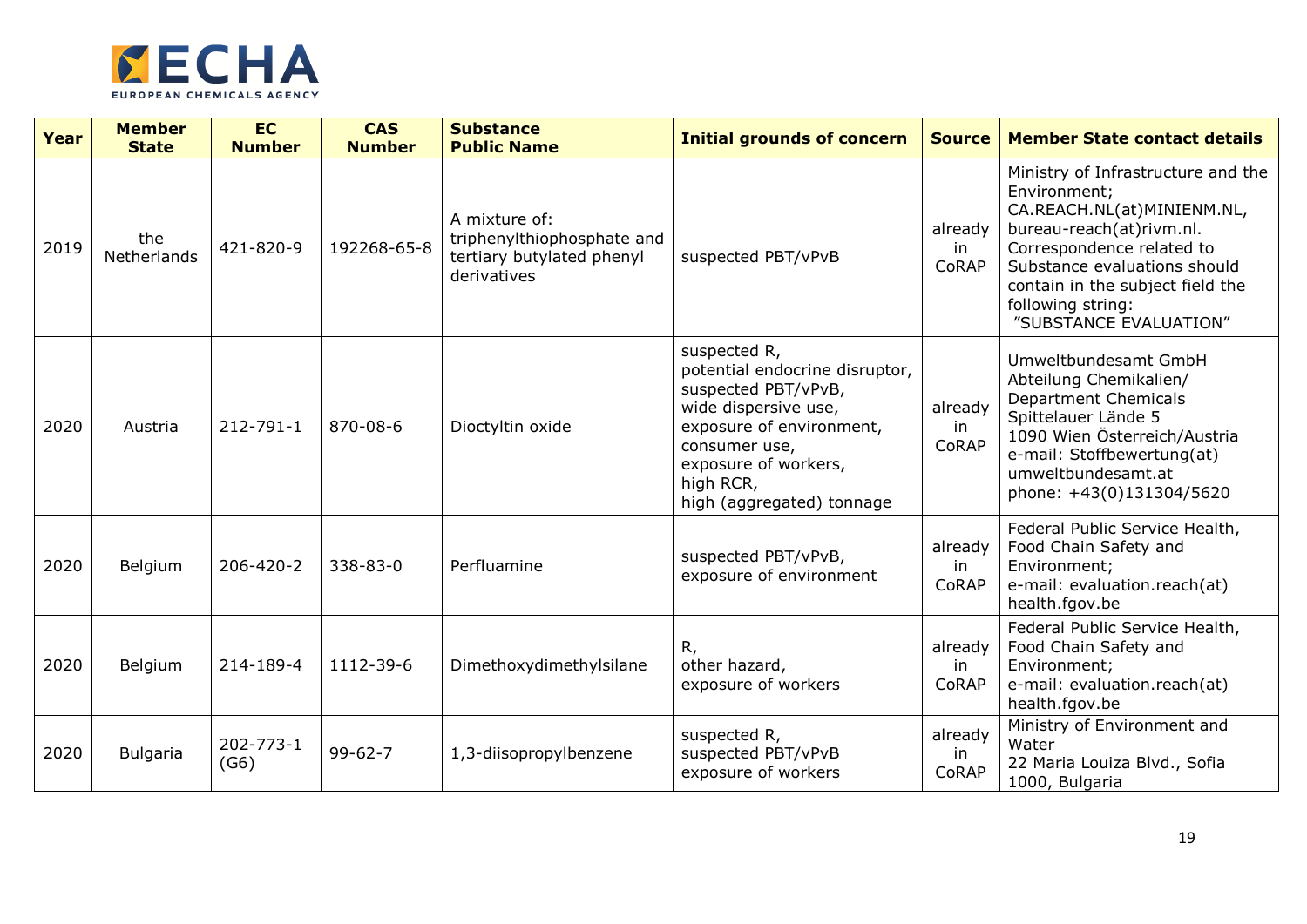

| Year | <b>Member</b><br><b>State</b> | <b>EC</b><br><b>Number</b> | <b>CAS</b><br><b>Number</b> | <b>Substance</b><br><b>Public Name</b>                                                                                                                                                                                                                      | <b>Initial grounds of concern</b>                                                                         | <b>Source</b>          | <b>Member State contact details</b>                                                                                                                         |
|------|-------------------------------|----------------------------|-----------------------------|-------------------------------------------------------------------------------------------------------------------------------------------------------------------------------------------------------------------------------------------------------------|-----------------------------------------------------------------------------------------------------------|------------------------|-------------------------------------------------------------------------------------------------------------------------------------------------------------|
| 2020 | <b>Bulgaria</b>               | 202-826-9<br>(G6)          | $100 - 18 - 5$              | 1,4-diisopropylbenzene                                                                                                                                                                                                                                      | suspected R,<br>suspected PBT/vPvB<br>exposure of workers                                                 | already<br>in<br>CoRAP | Ministry of Environment and<br>Water<br>22 Maria Louiza Blvd., Sofia<br>1000, Bulgaria                                                                      |
| 2020 | Denmark                       | 202-627-7                  | $98 - 01 - 1$               | 2-furaldehyde                                                                                                                                                                                                                                               | suspected C,<br>suspected M,<br>wide dispersive use,<br>exposure of workers,<br>high (aggregated) tonnage | already<br>in<br>CoRAP | Danish EPA, Chemicals Division,<br>e-mail: kemikalier(at)mst.dk;<br>phone: +45 72 54 40 00                                                                  |
| 2020 | Denmark                       | 253-057-0                  | 36483-57-5                  | 2,2-dimethylpropan-1-ol,<br>tribromo derivative                                                                                                                                                                                                             | suspected C,<br>suspected M                                                                               | already<br>in<br>CoRAP | Danish EPA, Chemicals Division,<br>e-mail: kemikalier(at)mst.dk;<br>phone: +45 72 54 40 00                                                                  |
| 2020 | Denmark                       | 500-006-8                  | 9003-36-5                   | Formaldehyde, oligomeric<br>reaction products with 1-<br>chloro-2,3-epoxypropane<br>and phenol                                                                                                                                                              | potential endocrine disruptor                                                                             | already<br>in<br>CoRAP | Danish EPA, Chemicals Division,<br>e-mail: kemikalier(at)mst.dk;<br>phone: +45 72 54 40 00                                                                  |
| 2020 | Estonia                       | 500-415-1<br>$(**)$        | 158885-29-1                 | 4,4'-methylenediphenyl<br>diisocyanate, oligomeric<br>reaction products with<br>butane-1,3-diol, 2,4'-<br>diisocyanato-diphenyl<br>methane, 2,2'-<br>oxydiethanol and propane-<br>$1, 2$ -diol                                                              | CMR, sensitiser,<br>suspected PBT,<br>wide dispersive use,<br>consumer use,<br>high (aggregated) tonnage  | already<br>in<br>CoRAP | Health Board,<br>Department of Chemical Safety,<br>Gonsiori 29, 10147 Tallinn,<br>Estonia; e-mail:<br>hindamine(at)terviseamet.ee;<br>phone: +372 626 93 97 |
| 2020 | Estonia                       | 701-029-8                  | n.a.                        | Reaction products of 1,1'-<br>methylenebis(4-<br>isocyanatobenzene) in<br>excess and 1-isocyanato-<br>2-(4-isocyanatobenzyl)<br>benzene in excess with<br>2,2'-[(methylethylene)<br>bis(oxy)]di(methylethanol)<br>, butane-1,3-diol and<br>propane-1,2-diol | CMR,<br>sensitiser,<br>wide dispersive use,<br>consumer use                                               | already<br>in<br>CoRAP | Health Board,<br>Department of Chemical Safety,<br>Gonsiori 29, 10147 Tallinn,<br>Estonia; e-mail:<br>hindamine(at)terviseamet.ee;<br>phone: +372 626 93 97 |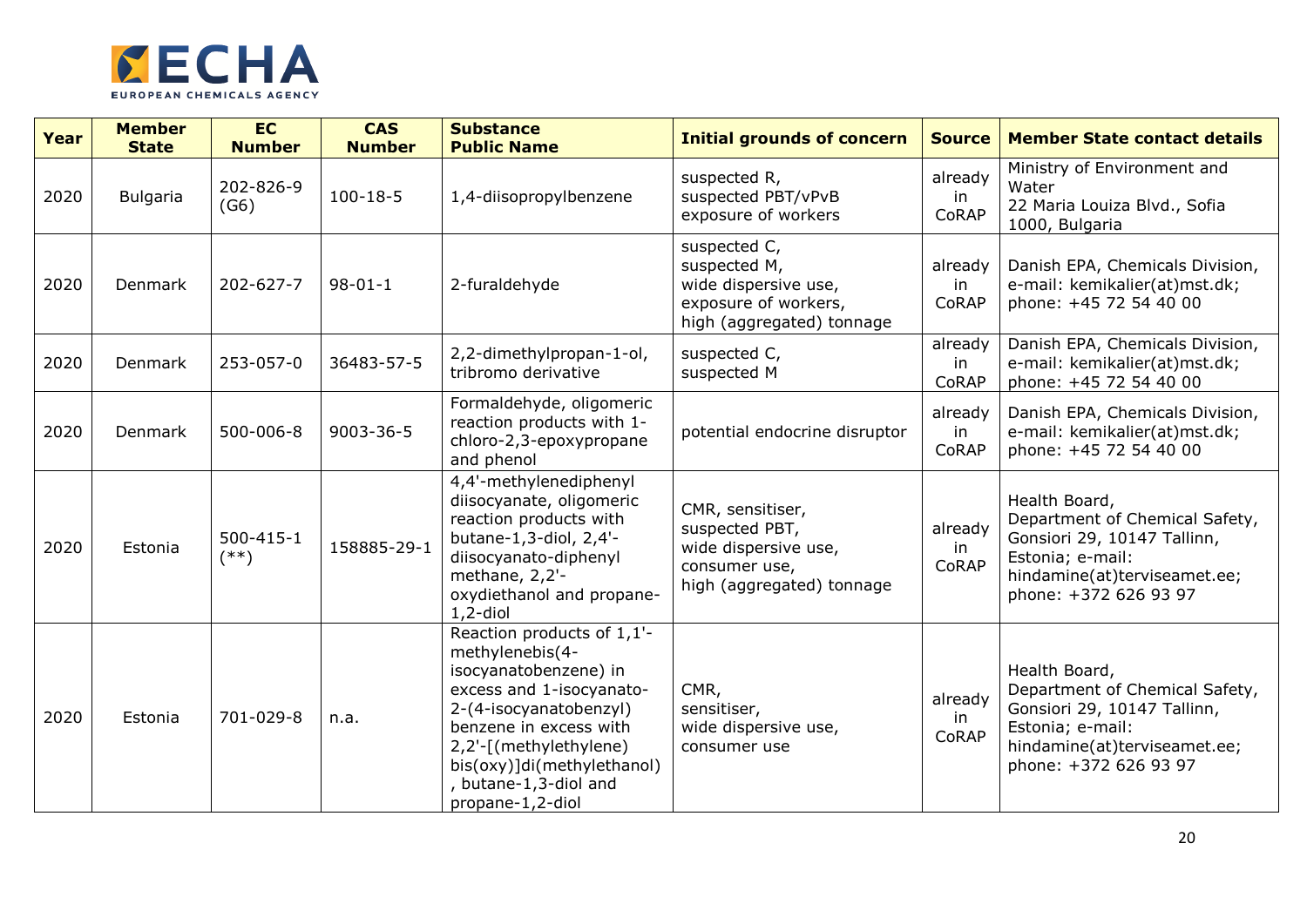

| Year | <b>Member</b><br><b>State</b> | <b>EC</b><br><b>Number</b> | <b>CAS</b><br><b>Number</b> | <b>Substance</b><br><b>Public Name</b> | <b>Initial grounds of concern</b>                                                                                                                                             | <b>Source</b>           | <b>Member State contact details</b>                                                                                                                                                                                                              |
|------|-------------------------------|----------------------------|-----------------------------|----------------------------------------|-------------------------------------------------------------------------------------------------------------------------------------------------------------------------------|-------------------------|--------------------------------------------------------------------------------------------------------------------------------------------------------------------------------------------------------------------------------------------------|
| 2020 | Finland                       | 203-090-1                  | $103 - 23 - 1$              | Bis(2-ethylhexyl) adipate              | suspected CMR,<br>wide dispersive use,<br>consumer use,<br>high (aggregated) tonnage                                                                                          | already<br>in<br>CoRAP  | Turvallisuus- ja kemikaalivirasto<br>(Tukes) /<br>Finnish Safety and Chemicals<br>Agency (Tukes); e-mail:<br>reach evaluation(at)tukes.fi                                                                                                        |
| 2020 | France                        | 200-467-2                  | $60 - 29 - 7$               | Diethyl Ether                          | suspected C,<br>suspected M,<br>suspected R,<br>other hazard based concern,<br>wide dispersive use,<br>consumer use,<br>exposure of environment,<br>high (aggregated) tonnage | already<br>in.<br>CoRAP | French Agency for Food,<br>Environmental and<br>Occupational Health &<br>Safety (Anses), Chemicals<br>Assessment Unit,<br>14, rue Pierre et Marie Curie<br>94700 MaisonsAlfort<br>Cedex; e-mail:<br>reach(at)anses.fr;<br>phone: (+) 33149771350 |
| 2020 | France                        | 202-860-4                  | $100 - 52 - 7$              | Benzaldehyde                           | suspected M,<br>wide dispersive use,<br>consumer use,<br>exposure of workers                                                                                                  | already<br>in<br>CoRAP  | French Agency for Food,<br>Environmental and<br>Occupational Health &<br>Safety (Anses), Chemicals<br>Assessment Unit,<br>14, rue Pierre et Marie Curie<br>94700 MaisonsAlfort<br>Cedex; e-mail: reach(at)anses.fr;<br>phone: (+)33149771350     |
| 2020 | France                        | 202-924-1                  | $101 - 20 - 2$              | Triclocarban                           | suspected R,<br>potential endocrine disruptor,<br>wide dispersive use                                                                                                         | new<br>entry            | French Agency for Food,<br>Environmental and<br>Occupational Health &<br>Safety (Anses), Chemicals<br>Assessment Unit,<br>14, rue Pierre et Marie Curie<br>94700 MaisonsAlfort<br>Cedex; e-mail: reach(at)anses.fr;<br>phone: (+)33149771350     |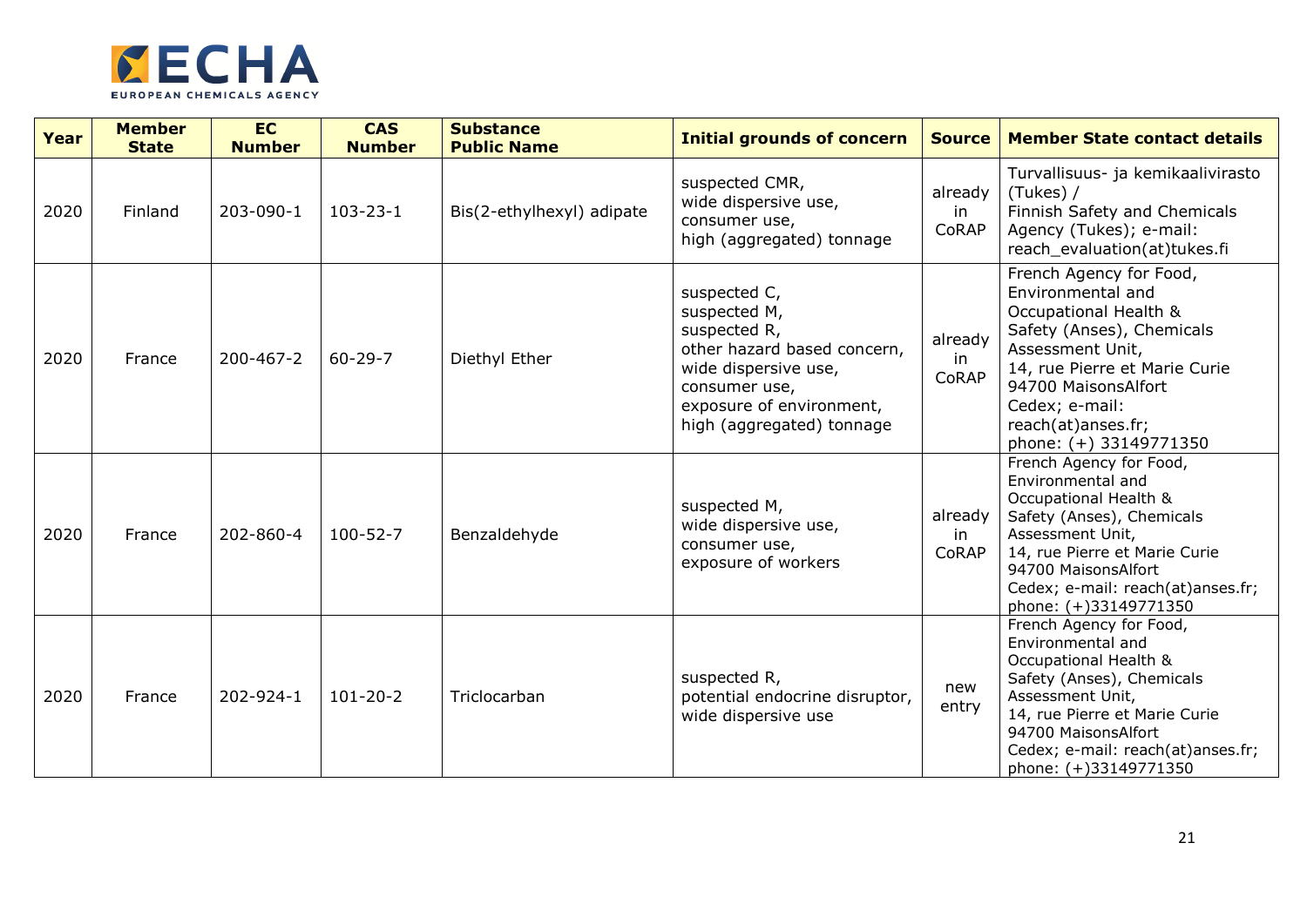

| Year | <b>Member</b><br><b>State</b> | <b>EC</b><br><b>Number</b> | <b>CAS</b><br><b>Number</b> | <b>Substance</b><br><b>Public Name</b>           | <b>Initial grounds of concern</b>                                                                                                                         | <b>Source</b>           | <b>Member State contact details</b>                                                                                                                                                                                                             |
|------|-------------------------------|----------------------------|-----------------------------|--------------------------------------------------|-----------------------------------------------------------------------------------------------------------------------------------------------------------|-------------------------|-------------------------------------------------------------------------------------------------------------------------------------------------------------------------------------------------------------------------------------------------|
| 2020 | France                        | 237-695-7                  | 13927-71-4                  | Bis(dibutyldithiocarbamato<br>-S,S')copper       | suspected R,<br>potential endocrine disruptor,<br>suspected PBT/vPvB,<br>exposure of workers                                                              | already<br>in.<br>CoRAP | French Agency for Food,<br>Environmental and<br>Occupational Health &<br>Safety (Anses), Chemicals<br>Assessment Unit,<br>14, rue Pierre et Marie Curie<br>94700 MaisonsAlfort<br>Cedex; e-mail: reach(at)anses.fr;<br>phone: (+)33149771350    |
| 2020 | France                        | 246-835-6<br>(G6)          | 25321-09-9                  | Diisopropylbenzene                               | suspected R,<br>suspected PBT/vPvB,<br>exposure of workers                                                                                                | already<br>in<br>CoRAP  | French Agency for Food,<br>Environmental and<br>Occupational Health &<br>Safety (Anses), Chemicals<br>Assessment Unit,<br>14, rue Pierre et Marie Curie<br>94700 MaisonsAlfort<br>Cedex; e-mail:<br>reach(at)anses.fr;<br>phone: (+)33149771350 |
| 2020 | France                        | 247-118-0                  | 25584-83-2                  | Acrylic acid, monoester<br>with propane-1,2-diol | suspected C,<br>suspected M,<br>suspected sensitiser,<br>wide dispersive use,<br>exposure of workers,<br>high RCR,<br>high (aggregated) tonnage,<br>other | already<br>in<br>CoRAP  | French Agency for Food,<br>Environmental and<br>Occupational Health &<br>Safety (Anses), Chemicals<br>Assessment Unit,<br>14, rue Pierre et Marie Curie<br>94700 MaisonsAlfort<br>Cedex; e-mail:<br>reach(at)anses.fr;<br>phone: (+)33149771350 |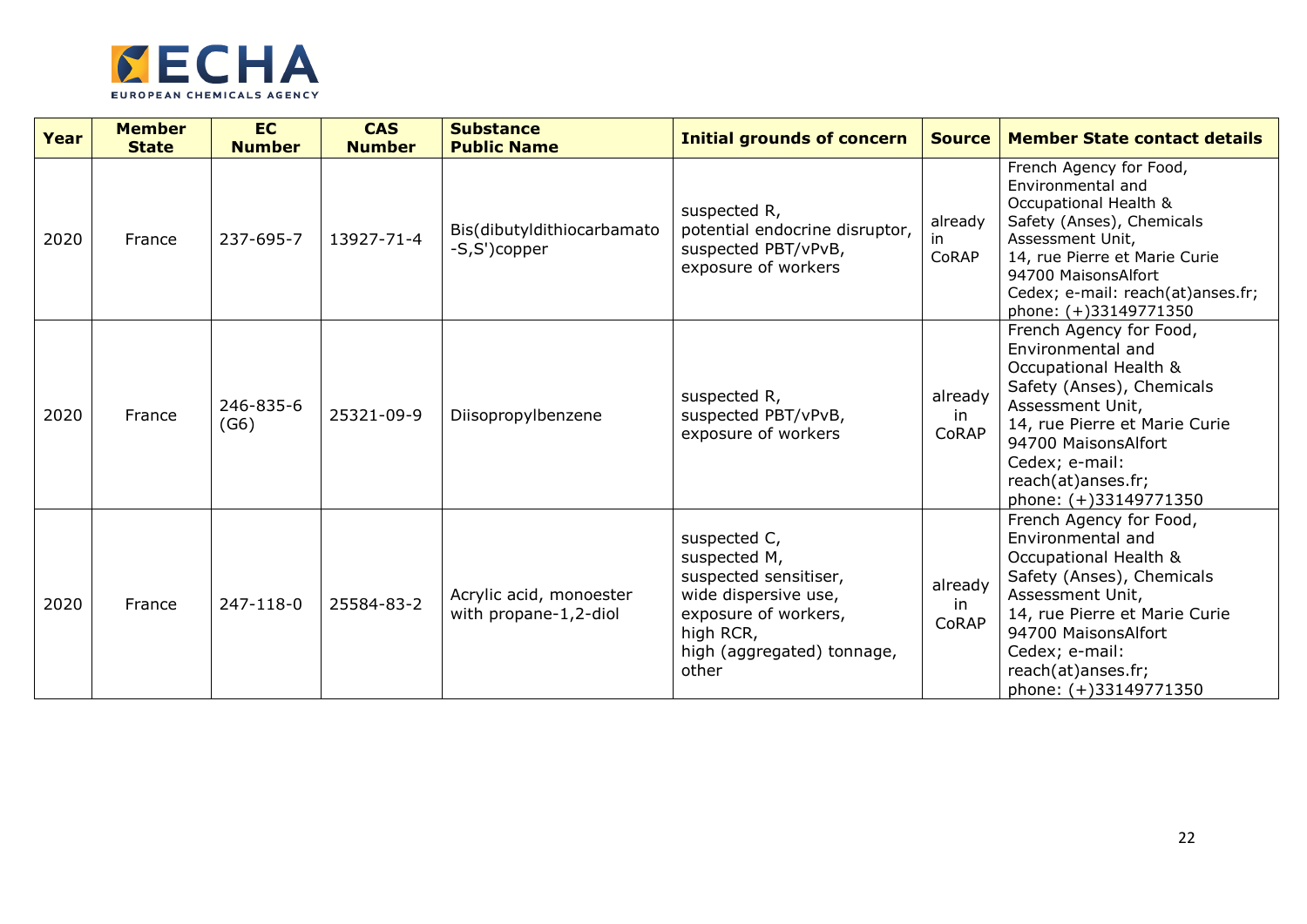

| Year | <b>Member</b><br><b>State</b> | <b>EC</b><br><b>Number</b> | <b>CAS</b><br><b>Number</b> | <b>Substance</b><br><b>Public Name</b>                                                            | <b>Initial grounds of concern</b>                                                                                                                                                             | <b>Source</b>          | <b>Member State contact details</b>                                                                                                                                                                                                           |
|------|-------------------------------|----------------------------|-----------------------------|---------------------------------------------------------------------------------------------------|-----------------------------------------------------------------------------------------------------------------------------------------------------------------------------------------------|------------------------|-----------------------------------------------------------------------------------------------------------------------------------------------------------------------------------------------------------------------------------------------|
| 2020 | France                        | 253-249-4                  | 36878-20-3                  | Bis(nonylphenyl)amine                                                                             | suspected M,<br>suspected PBT/vPvB,<br>high (aggregated) tonnage                                                                                                                              | already<br>in<br>CoRAP | French Agency for Food,<br>Environmental and<br>Occupational Health &<br>Safety (Anses), Chemicals<br>Assessment Unit,<br>14, rue Pierre et Marie Curie<br>94700 MaisonsAlfort<br>Cedex; e-mail: reach(at)anses.fr;<br>phone: (+)33149771350  |
| 2020 | France                        | 500-082-2                  | 32492-61-8                  | $2-[4-[2-[4-(2-$<br>hydroxyethoxy)phenyl]pro<br>pan-2-yl]phenoxy]ethanol                          | suspected M,<br>potential endocrine disruptor,<br>wide dispersive use,<br>exposure of environment,<br>high (aggregated) tonnage                                                               | already<br>in<br>CoRAP | French Agency for Food,<br>Environmental and<br>Occupational Health &<br>Safety (Anses), Chemicals<br>Assessment Unit,<br>14, rue Pierre et Marie Curie<br>94700 MaisonsAlfort<br>Cedex; e-mail: reach(at)anses.fr;<br>phone: (+)33149771350  |
| 2020 | France                        | 931-700-2                  | n.a.                        | Betaines, C12-14 (even<br>numbered)-alkyldimethyl                                                 | suspected R,<br>other hazard (repeated<br>inhalation),<br>wide dispersive use,<br>consumer use,<br>exposure of environment,<br>exposure of workers,<br>high RCR,<br>high (aggregated) tonnage | already<br>in<br>CoRAP | French Agency for Food,<br>Environmental and<br>Occupational Health &<br>Safety (Anses), Chemicals<br>Assessment Unit,<br>14, rue Pierre et Marie Curie<br>94700 MaisonsAlfort<br>Cedex; e-mail: reach(at)anses.fr;<br>phone: (+) 33149771350 |
| 2020 | France                        | 941-303-6                  | n.a.                        | Esterification products of<br>1,3-dioxo-2-benzofuran-5-<br>carboxylic acid with nonan-<br>$1$ -ol | suspected R,<br>potential endocrine disruptor,<br>suspected PBT/vPvB,<br>consumer use,<br>exposure of environment                                                                             | already<br>in<br>CoRAP | French Agency for Food,<br>Environmental and<br>Occupational Health &<br>Safety (Anses), Chemicals<br>Assessment Unit,<br>14, rue Pierre et Marie Curie<br>94700 MaisonsAlfort<br>Cedex; e-mail: reach(at)anses.fr;<br>phone: (+)33149771350  |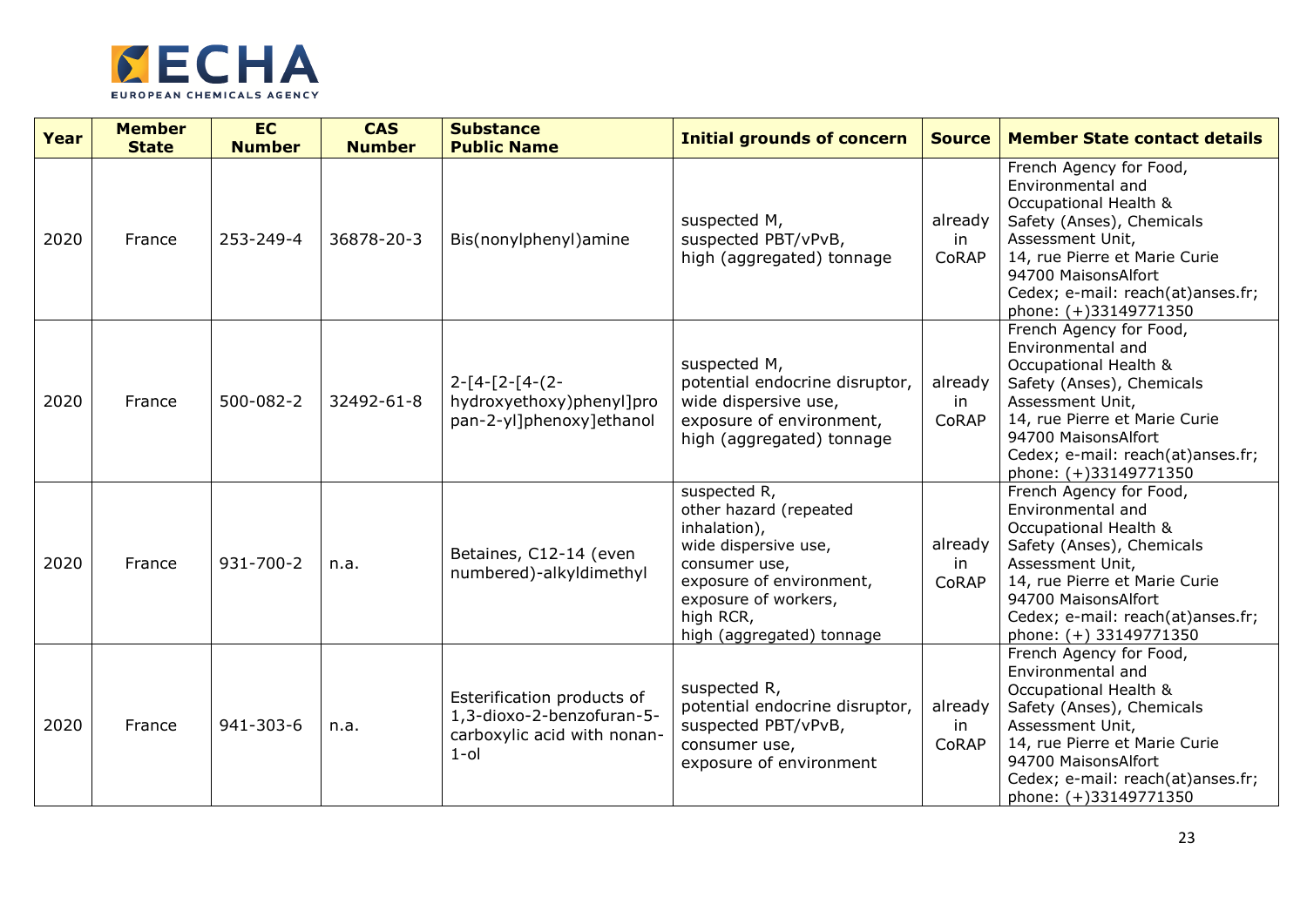

| Year | <b>Member</b><br><b>State</b> | <b>EC</b><br><b>Number</b>   | <b>CAS</b><br><b>Number</b>     | <b>Substance</b><br><b>Public Name</b>                                       | <b>Initial grounds of concern</b>                           | <b>Source</b>          | <b>Member State contact details</b>                                                                                                                                                                                       |
|------|-------------------------------|------------------------------|---------------------------------|------------------------------------------------------------------------------|-------------------------------------------------------------|------------------------|---------------------------------------------------------------------------------------------------------------------------------------------------------------------------------------------------------------------------|
| 2020 | Germany                       | 204-262-9                    | 118-58-1                        | Benzyl salicylate                                                            | potential endocrine disruptor                               | new<br>entry           | Federal Institute for<br>Occupational Safety and<br>Health; Division 5 "Federal<br>Office for Chemicals,<br>Authorisation of Biocides";<br>Friedrich-Henkel-Weg 1-25;<br>44149 Dortmund;<br>e-mail: chemg(at)baua.bund.de |
| 2020 | Germany                       | 204-263-4                    | 118-60-5                        | 2-ethylhexyl salicylate                                                      | potential endocrine disruptor                               | new<br>entry           | Federal Institute for<br>Occupational Safety and<br>Health; Division 5 "Federal<br>Office for Chemicals,<br>Authorisation of Biocides";<br>Friedrich-Henkel-Weg 1-25;<br>44149 Dortmund;<br>e-mail: chemg(at)baua.bund.de |
| 2020 | Germany                       | 204-399-4                    | 120-47-8                        | Ethyl 4-hydroxybenzoate                                                      | potential endocrine disruptor                               | already<br>in<br>CoRAP | Federal Institute for<br>Occupational Safety and<br>Health; Division 5 "Federal<br>Office for Chemicals,<br>Authorisation of Biocides";<br>Friedrich-Henkel-Weg 1-25;<br>44149 Dortmund;<br>e-mail: chemg(at)baua.bund.de |
| 2020 | Germany                       | $216 - 133 - 4$<br>244-240-6 | $1506 - 02 - 1$ ,<br>21145-77-7 | 1-(5,6,7,8-tetrahydro-<br>3,5,5,6,8,8-hexamethyl-2-<br>naphthyl) ethan-1-one | potential endocrine disruptor,<br>high (aggregated) tonnage | already<br>in<br>CoRAP | Federal Institute for<br>Occupational Safety and<br>Health; Division 5 "Federal<br>Office for Chemicals,<br>Authorisation of Biocides";<br>Friedrich-Henkel-Weg 1-25;<br>44149 Dortmund;<br>e-mail: chemg(at)baua.bund.de |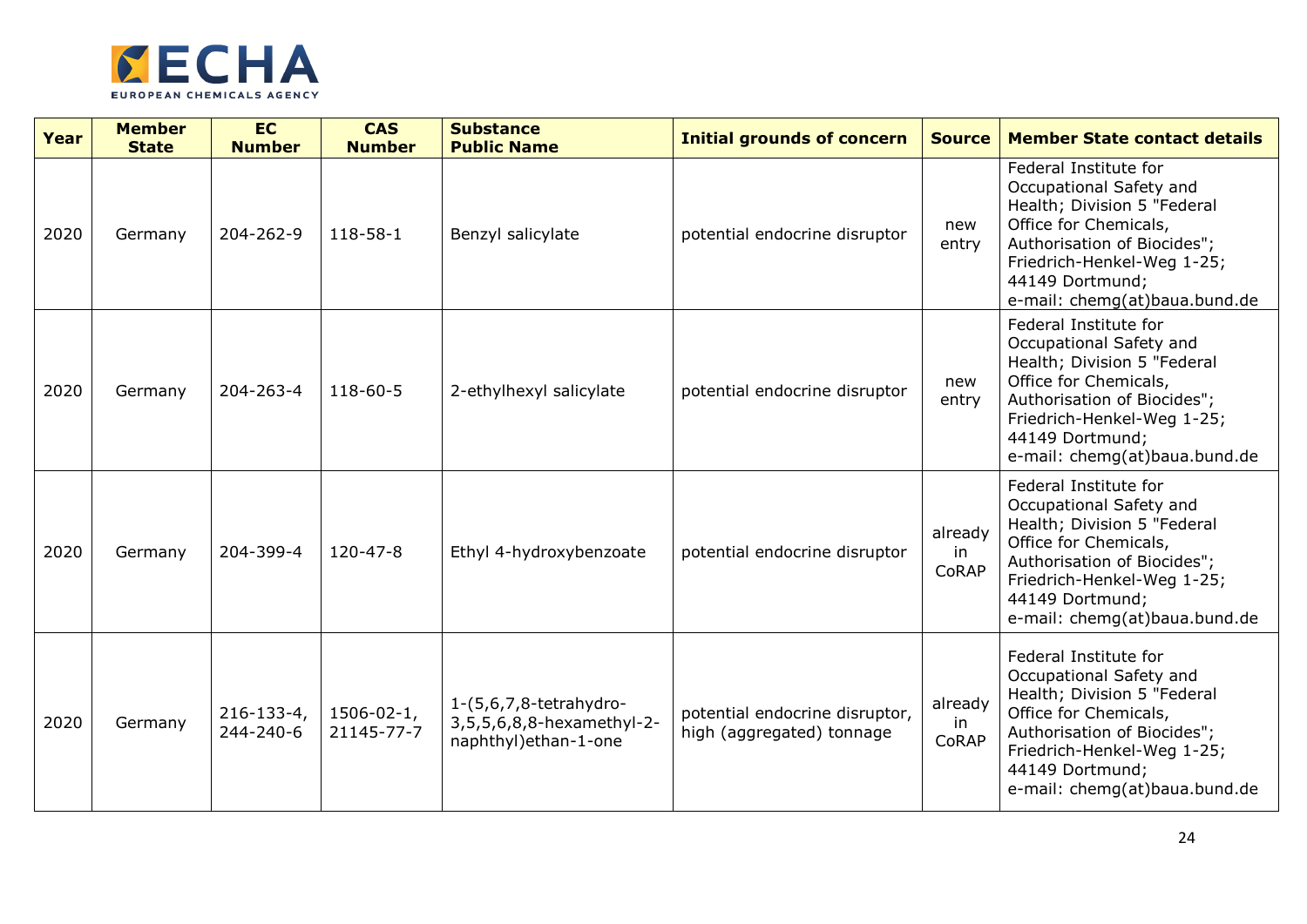

| Year | <b>Member</b><br><b>State</b> | <b>EC</b><br><b>Number</b> | <b>CAS</b><br><b>Number</b> | <b>Substance</b><br><b>Public Name</b>        | <b>Initial grounds of concern</b>                                                    | <b>Source</b>          | <b>Member State contact details</b>                                                                                                                                                                                       |
|------|-------------------------------|----------------------------|-----------------------------|-----------------------------------------------|--------------------------------------------------------------------------------------|------------------------|---------------------------------------------------------------------------------------------------------------------------------------------------------------------------------------------------------------------------|
| 2020 | Germany                       | 233-593-1                  | 10254-57-6                  | 4,4'-methylene<br>bis(dibutyldithiocarbamate) | suspected PBT/vPvB                                                                   | new<br>entry           | Federal Institute for<br>Occupational Safety and<br>Health; Division 5 "Federal<br>Office for Chemicals,<br>Authorisation of Biocides";<br>Friedrich-Henkel-Weg 1-25;<br>44149 Dortmund;<br>e-mail: chemg(at)baua.bund.de |
| 2020 | Germany                       | 701-057-0                  | n.a.                        | Hydrogenated rosin<br>alcohols                | suspected PBT/vPvB,<br>wide dispersive use,<br>exposure of environment,<br>high RCR  | already<br>in<br>CoRAP | Federal Institute for<br>Occupational Safety and<br>Health; Division 5 "Federal<br>Office for Chemicals,<br>Authorisation of Biocides";<br>Friedrich-Henkel-Weg 1-25;<br>44149 Dortmund;<br>e-mail: chemg(at)baua.bund.de |
| 2020 | Ireland                       | 204-857-3                  | 127-68-4                    | Sodium 3-nitrobenzene<br>sulphonate           | suspected R,<br>other (hazard),<br>exposure of workers,<br>high (aggregated) tonnage | already<br>in<br>CoRAP | Health and Safety Authority, The<br>Metropolitan Building, James<br>Joyce Street, Dublin D01 K0Y8,<br>Ireland.<br>chemicals@hsa.ie                                                                                        |
| 2020 | Italy                         | 203-929-1                  | 112-03-8                    | Trimethyloctadecylammoni<br>um chloride       | suspected PBT/vPvB,<br>wide dispersive use,<br>exposure to environment               | new<br>entry           | Institute of Health, 299 Viale<br>Regina Elena, 00161 ROME;<br>e-mail: leonello.attias(at)iss.it;<br>phone: +390649902061                                                                                                 |
| 2020 | Italy                         | 218-487-5                  | 2162-74-5                   | Bis(2,6-diisopropylphenyl)<br>carbodiimide    | suspected PBT,<br>wide dispersive use,<br>exposure of environment                    | already<br>in<br>CoRAP | Institute of Health, 299 Viale<br>Regina Elena, 00161 ROME;<br>e-mail: leonello.attias(at)iss.it;<br>phone: +390649902061                                                                                                 |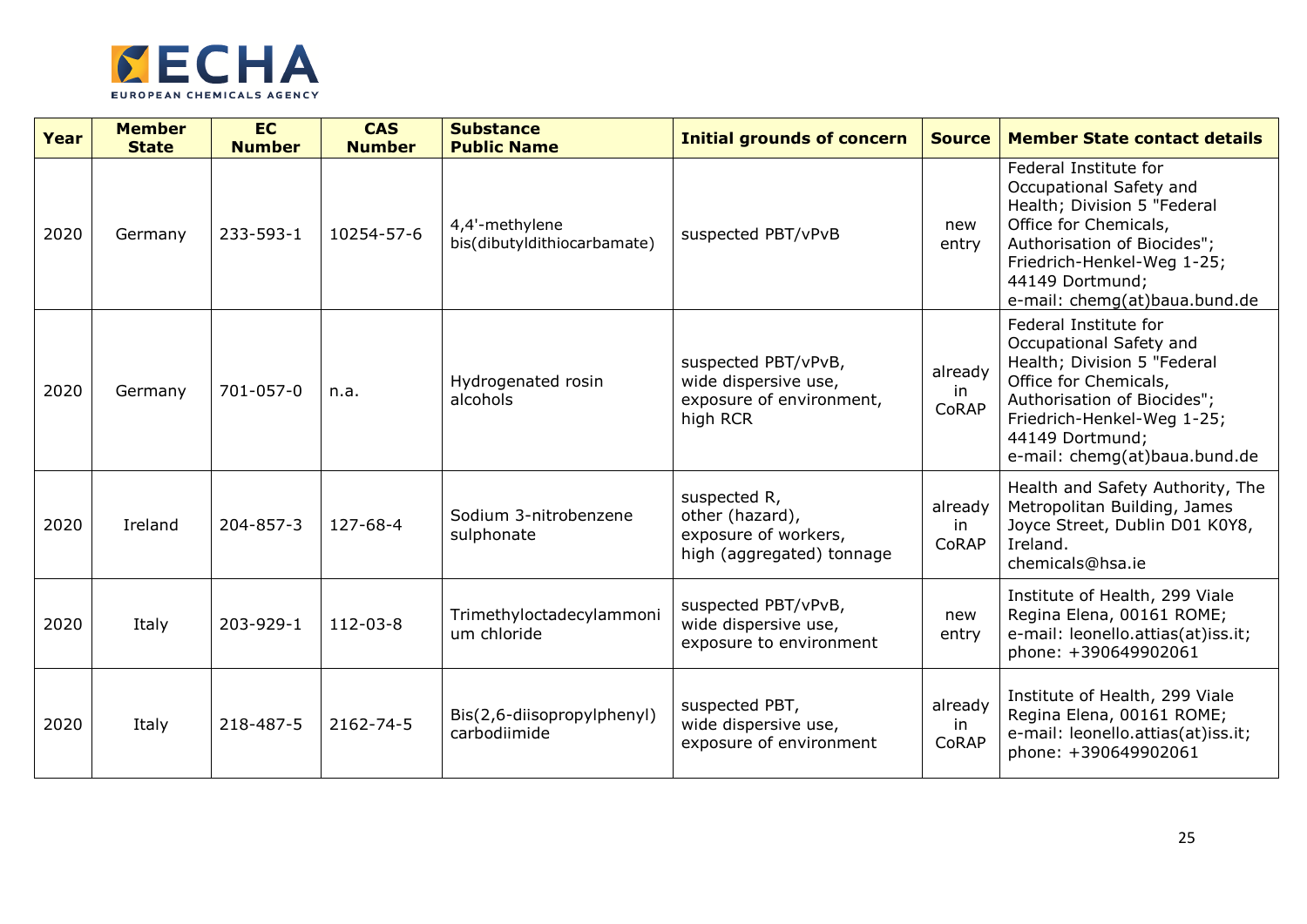

| Year | <b>Member</b><br><b>State</b> | <b>EC</b><br><b>Number</b> | <b>CAS</b><br><b>Number</b> | <b>Substance</b><br><b>Public Name</b>                                                               | <b>Initial grounds of concern</b>                                                                                     | <b>Source</b>          | <b>Member State contact details</b>                                                                                                                                                                                                                                                  |
|------|-------------------------------|----------------------------|-----------------------------|------------------------------------------------------------------------------------------------------|-----------------------------------------------------------------------------------------------------------------------|------------------------|--------------------------------------------------------------------------------------------------------------------------------------------------------------------------------------------------------------------------------------------------------------------------------------|
| 2020 | Italy                         | 218-747-8<br>(G7)          | 2224-33-1                   | Butan-2-one O, O', O"-<br>(vinylsilylidyne)trioxime                                                  | suspected PBT/vPvB,<br>wide dispersive use,<br>exposure to environment                                                | new<br>entry           | Institute of Health, 299 Viale<br>Regina Elena, 00161 ROME;<br>e-mail: leonello.attias(at)iss.it;<br>phone: +390649902061                                                                                                                                                            |
| 2020 | Italy                         | 245-366-4<br>(G7)          | 22984-54-9                  | Butan-2-one O, O', O"-<br>(methylsilylidyne)<br>trioxime                                             | suspected PBT/vPvB,<br>wide dispersive use,<br>exposure to environment                                                | new<br>entry           | Institute of Health, 299 Viale<br>Regina Elena, 00161 ROME;<br>e-mail: leonello.attias(at)iss.it;<br>phone: +390649902061                                                                                                                                                            |
| 2020 | Italy                         | 906-390-7                  | n.a.                        | Reaction mass of 2-<br>methylpentane and<br>Hexanol, branched and<br>linear and diisopropyl<br>ether | Suspected PBT/vPvB,<br>wide dispersive use,<br>exposure of environment,<br>consumer use,<br>high (aggregated) tonnage | already<br>in<br>CoRAP | Institute of Health, 299 Viale<br>Regina Elena, 00161 ROME;<br>e-mail: leonello.attias(at)iss.it;<br>phone: +390649902061                                                                                                                                                            |
| 2020 | Ireland                       | 931-292-6                  | n.a.                        | Amines, C12-14 (even<br>numbered)-alkyldimethyl,<br>N-oxides                                         | suspected R;<br>other hazard [STOT RE, eye]                                                                           | already<br>in<br>CoRAP | Health and Safety Authority, The<br>Metropolitan Building, James<br>Joyce Street, Dublin D01 K0Y8,<br>Ireland; chemicals@hsa.ie                                                                                                                                                      |
| 2020 | Norway,<br>Poland             | 217-496-1<br>(G5)          | 1873-88-7                   | $1, 1, 1, 3, 5, 5, 5$ -<br>heptamethyltrisiloxane                                                    | suspected PBT/vPvB                                                                                                    | already<br>in<br>CoRAP | Norway:<br>Norwegian Environment Agency,<br>P.o.Box 5672 Torgarden, NO-<br>7485 Trondheim, Norway. E-<br>mail: Substance-evaluation-<br>Norway(at)miljodir.no,<br>phone: +47 73 58 05 00<br>Poland:<br>Bureau for Chemical Substances;<br>e-mail:<br>evaluation(at)chemikalia.gov.pl |
| 2020 | Norway                        | 241-867-7<br>(G5)          | 17928-28-8                  | $1, 1, 1, 3, 5, 5, 5$ -<br>heptamethyl-3-<br>[(trimethylsilyl)oxy]trisilox<br>ane                    | suspected PBT/vPvB,<br>wide dispersive use                                                                            | already<br>in<br>CoRAP | Norwegian Environment Agency,<br>P.o.Box 5672 Torgarden, NO-<br>7485 Trondheim, Norway.<br>E-mail: Substance-evaluation-<br>Norway(at)miljodir.no,<br>phone: +47 73 58 05 00                                                                                                         |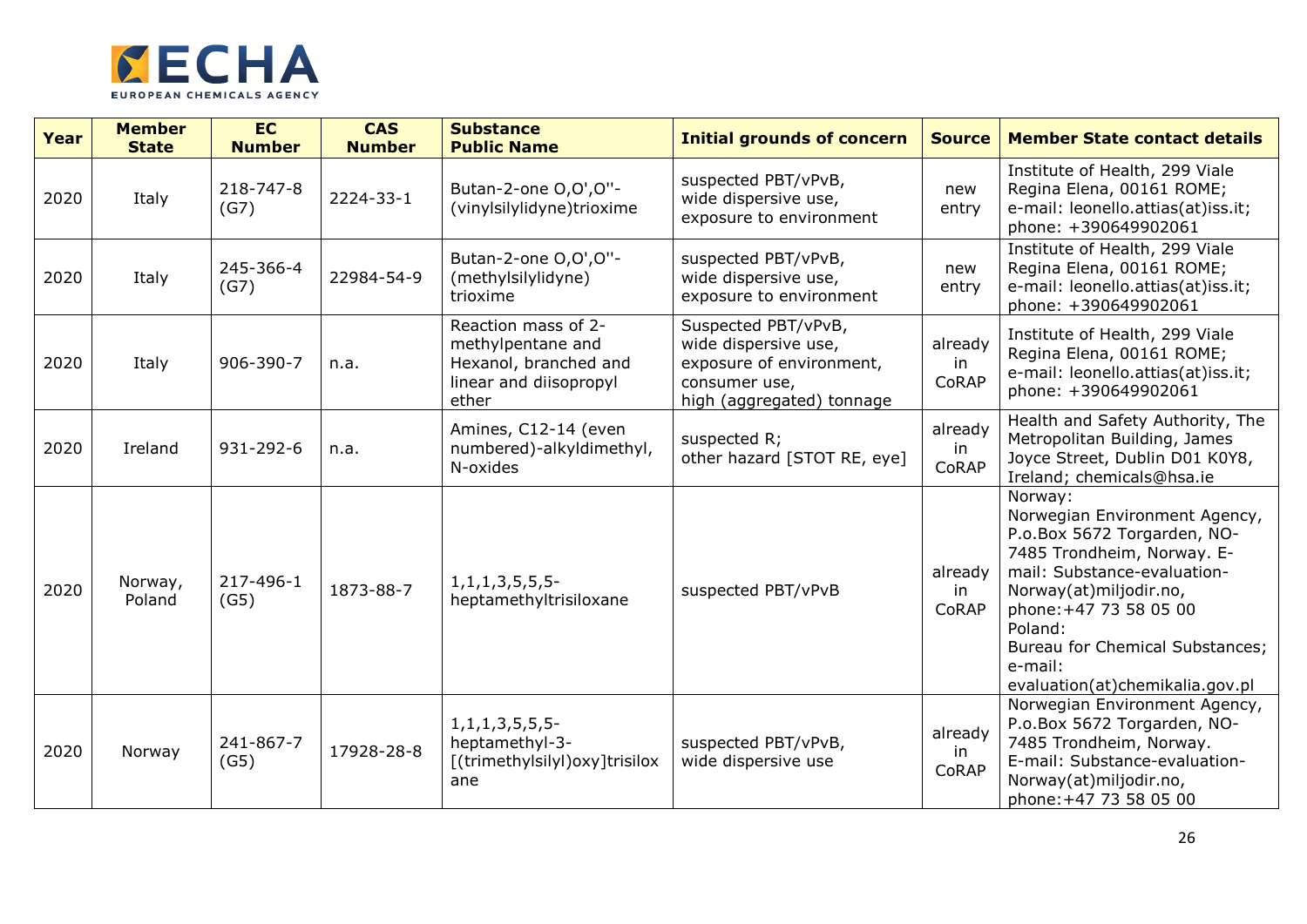

| Year | <b>Member</b><br><b>State</b> | <b>EC</b><br><b>Number</b> | <b>CAS</b><br><b>Number</b> | <b>Substance</b><br><b>Public Name</b>                                                                        | <b>Initial grounds of concern</b>                                                                                                                                   | <b>Source</b>           | <b>Member State contact details</b>                                                                                                                                                                                              |
|------|-------------------------------|----------------------------|-----------------------------|---------------------------------------------------------------------------------------------------------------|---------------------------------------------------------------------------------------------------------------------------------------------------------------------|-------------------------|----------------------------------------------------------------------------------------------------------------------------------------------------------------------------------------------------------------------------------|
| 2020 | Poland                        | 204-633-5                  | $123 - 51 - 3$              | 3-methylbutan-1-ol                                                                                            | suspected C,<br>suspected R,<br>suspected sensitiser,<br>consumer use,<br>exposure of workers                                                                       | already<br>in<br>CoRAP  | Bureau for Chemical Substances;<br>e-mail:<br>evaluation(at)chemikalia.gov.pl                                                                                                                                                    |
| 2020 | Slovenia                      | $273 - 110 - 1$            | 68938-03-4                  | Octene, hydroformylation<br>products, low-boiling                                                             | suspected PBT/vPvB,<br>consumer use,<br>high (aggregated) tonnage                                                                                                   | already<br>in.<br>CoRAP | Ministry of Health<br>Chemicals Office of RS<br>Ajdovščina 4, SI-1000 Ljubljana;<br>e-mail: tatjana.humar-<br>juric(at)gov.si                                                                                                    |
| 2020 | Spain                         | 200-657-5                  | $67 - 51 - 6$               | 3,5-dimethylpyrazole                                                                                          | R,<br>high RCR                                                                                                                                                      | already<br>in.<br>CoRAP | Ministry of Health, Social<br>Services and Equality,<br>Subdirección General de<br>Sanidad Ambiental y<br>Salud Laboral<br>Paseo del Prado, 18-20,<br>28071 - Madrid, Spain<br>e-mail: emartind@msssi.es<br>rfernandezs@msssi.es |
| 2020 | Spain                         | 221-975-0                  | 3302-10-1                   | 3,5,5-trimethylhexanoic<br>acid                                                                               | suspected R,<br>exposure of workers                                                                                                                                 | already<br>in<br>CoRAP  | Ministry of Health, Social<br>Services and Equality,<br>Subdirección General de<br>Sanidad Ambiental y<br>Salud Laboral<br>Paseo del Prado, 18-20,<br>28071 - Madrid, Spain<br>e-mail: emartind@msssi.es<br>rfernandezs@msssi.es |
| 2020 | Sweden                        | 283-044-5<br>(G8)          | 84539-55-9                  | Acetic acid, oxo-, sodium<br>salt, reaction products with<br>ethylenediamine and<br>phenol, iron sodium salts | suspected R,<br>potential endocrine disruptor,<br>suspected sensitiser,<br>wide dispersive use,<br>consumer use,<br>exposure of environment,<br>exposure of workers | new<br>entry            | Swedish Chemicals Agency;<br>Esplanaden 3a, P.O Box 2,<br>SE-172 13 Sundbyberg,<br>Sweden;<br>Ifthekhar.AliMohammed(at)<br>kemi.se (+46 8 519 41 375),<br>Lars.Andersson(at)kemi.se<br>$(+46851941128)$                          |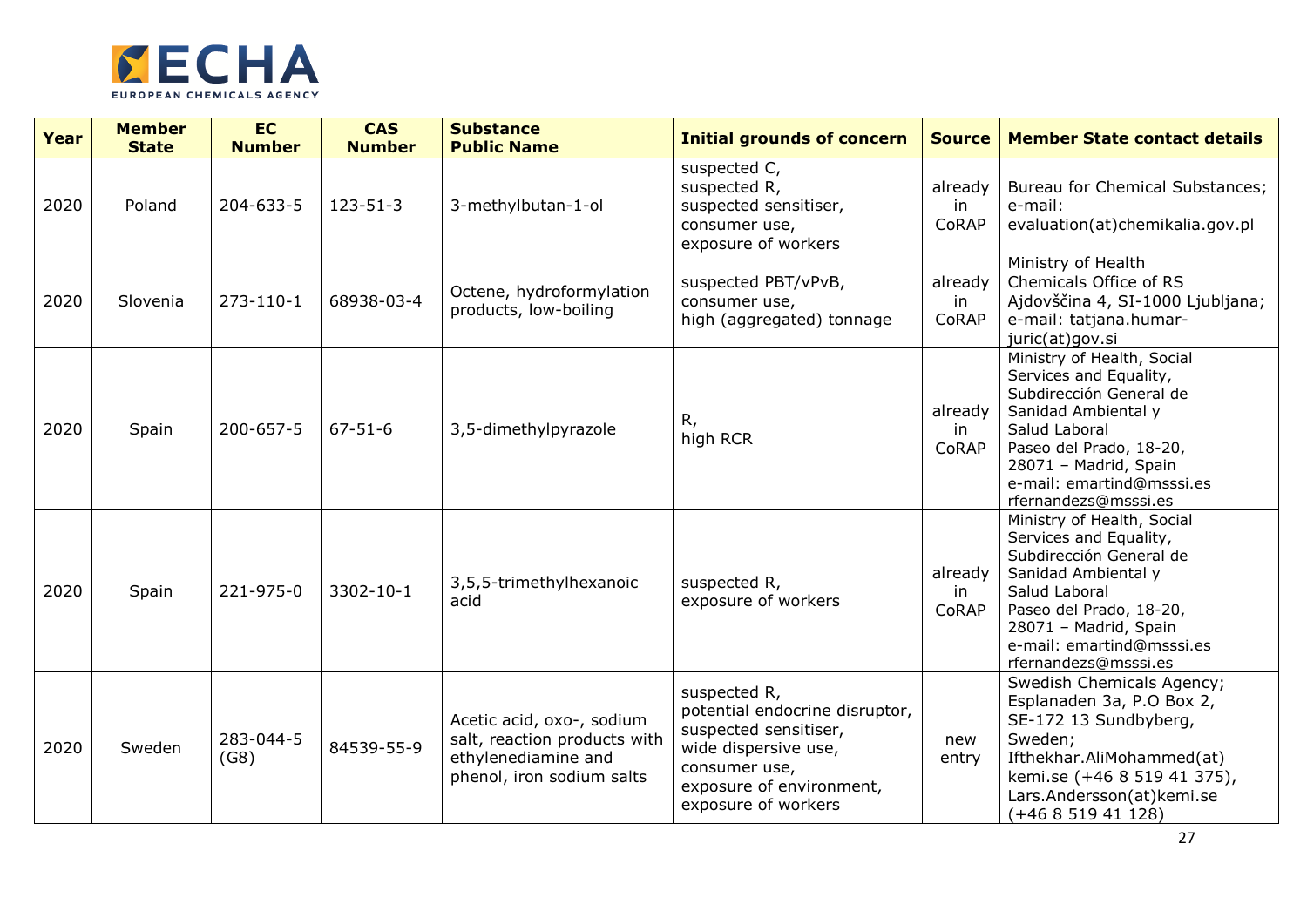

| Year | <b>Member</b><br><b>State</b> | <b>EC</b><br><b>Number</b> | <b>CAS</b><br><b>Number</b> | <b>Substance</b><br><b>Public Name</b>                                                                                                                     | <b>Initial grounds of concern</b>                                                                                                                                       | <b>Source</b>          | <b>Member State contact details</b>                                                                                                                                                                                                                          |
|------|-------------------------------|----------------------------|-----------------------------|------------------------------------------------------------------------------------------------------------------------------------------------------------|-------------------------------------------------------------------------------------------------------------------------------------------------------------------------|------------------------|--------------------------------------------------------------------------------------------------------------------------------------------------------------------------------------------------------------------------------------------------------------|
| 2020 | Sweden                        | 405-420-1<br>(G8)          | n.a.                        | <b>EDDHMAFEK</b>                                                                                                                                           | suspected R,<br>potential endocrine<br>disruptor,<br>suspected sensitiser,<br>wide dispersive use,<br>consumer use,<br>exposure of environment,<br>exposure of workers, | new<br>entry           | Swedish Chemicals Agency;<br>Esplanaden 3a, P.O Box 2,<br>SE-172 13 Sundbyberg,<br>Sweden;<br>Ifthekhar.AliMohammed(at)<br>kemi.se (+46 8 519 41 375),<br>Lars.Andersson(at)kemi.se<br>$(+46851941128)$                                                      |
| 2020 | Sweden                        | 938-828-8<br>(G8)          | n.a.                        | Reaction product of<br>phenol, formaldehyde,<br>ethylenediamine diacetic<br>acid, iron chloride and<br>potassium hydroxide                                 | suspected R,<br>potential endocrine<br>disruptor,<br>suspected sensitiser,<br>wide dispersive use,<br>consumer use,<br>exposure of environment,<br>exposure of workers  | new<br>entry           | Swedish Chemicals Agency;<br>Esplanaden 3a, P.O Box 2,<br>SE-172 13 Sundbyberg,<br>Sweden;<br>Ifthekhar.AliMohammed(at)<br>kemi.se (+46 8 519 41 375),<br>Lars.Andersson(at)kemi.se<br>$(+46851941128)$                                                      |
| 2020 | Sweden                        | 278-355-8                  | 75980-60-8                  | Diphenyl(2,4,6-<br>trimethylbenzoyl)phosphin<br>e oxide                                                                                                    | R,<br>potential endocrine disruptor,<br>sensitiser,<br>suspected PBT/vPvB,<br>wide dispersive use,<br>exposure of workers                                               | already<br>in<br>CoRAP | Swedish Chemicals Agency;<br>Esplanaden 3a, P.O Box 2,<br>SE-172 13 Sundbyberg,<br>Sweden;<br>Ifthekhar.AliMohammed(at)<br>kemi.se (+46 8 519 41 375),<br>Lars.Andersson(at)kemi.se<br>$(+46851941128)$                                                      |
| 2020 | the<br>Netherlands            | 248-227-6                  | 27107-89-7                  | 2-ethylhexyl 10-ethyl-4-<br>$\lceil 2 - \lceil (2-ethy hexy )$ oxy $]$ -2-<br>oxoethyl]thio]-4-octyl-7-<br>oxo-8-oxa-3,5-dithia-4-<br>stannatetradecanoate | potential endocrine disruptor                                                                                                                                           | already<br>in<br>CoRAP | Ministry of Infrastructure and the<br>Environment;<br>CA.REACH.NL(at)MINIENM.NL,<br>bureau-reach(at)rivm.nl.<br>Correspondence related to<br>Substance evaluations should<br>contain in the subject field the<br>following string:<br>"SUBSTANCE EVALUATION" |